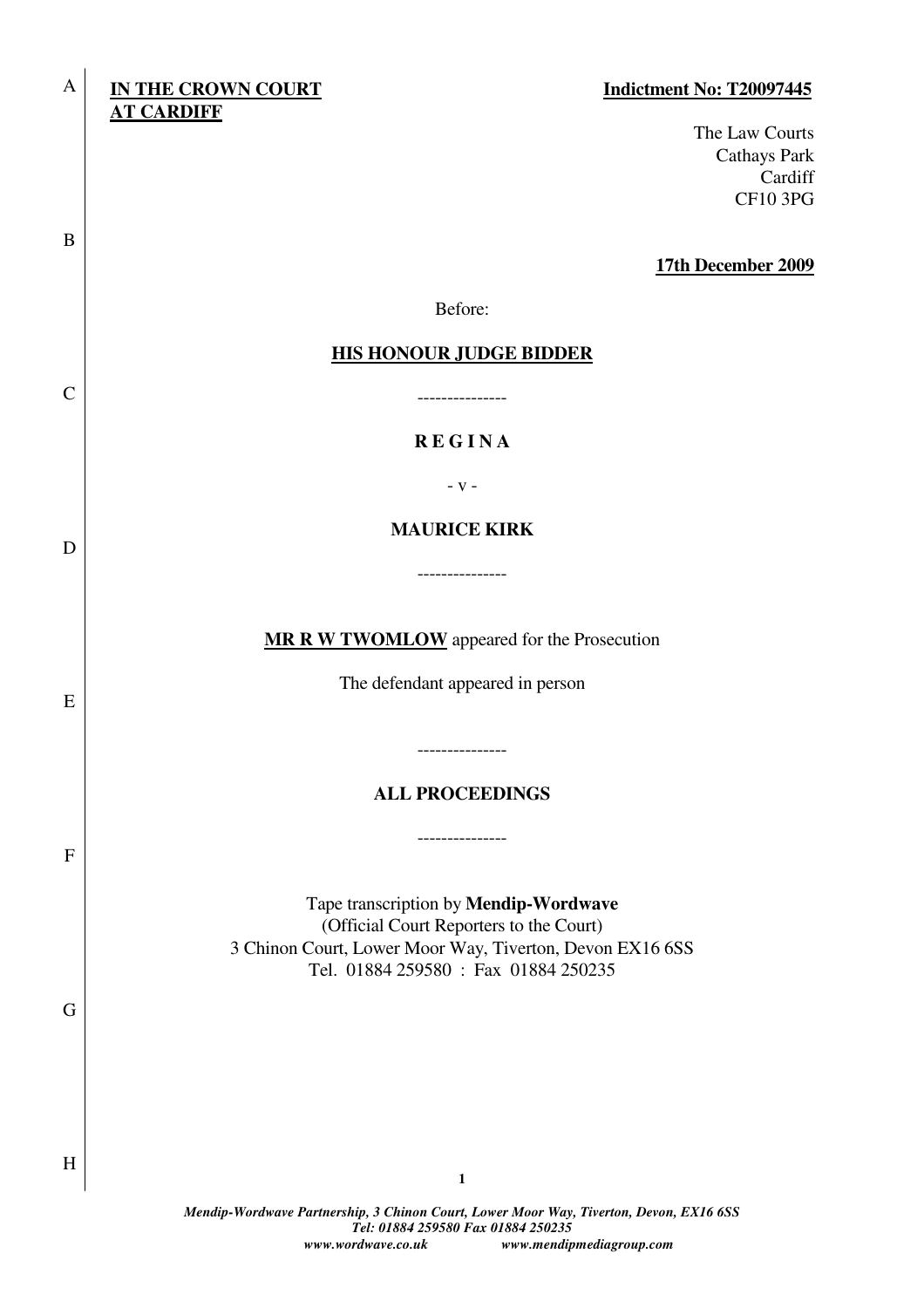#### **ALL PROCEEDINGS**

### **(16.28)**

**JUDGE BIDDER:** Now, the next matter is the question of, I don't believe that there are any other matters for preparation for trial but it is a matter, does anybody wish to make any other ... no? Right. The next question is that of bail, and I will hear a bail application because I consider that the passage of time since the decision by His Honour Judge Mervin Hughes Queens Counsel, to allow the prosecution's appeal against the refusal of bail by the magistrates court is sufficient in this case to justify the court hearing a further bail application on behalf of the defendant. I will now hear the bail application but I will hear the ...

**MR TWOMLOW:** Your Honour may not be aware that an application was made before the Recorder of Cardiff.

**JUDGE BIDDER:** And I am going to hear an application as well.

**MR TWOMLOW:** Yes, very well, but can I ...

**JUDGE BIDDER:** However, that was the last ...

**MR TWOMLOW:** That was the 1st of October.

**JUDGE BIDDER:** Well ...

**MR TWOMLOW:** And the application was refused on the grounds there were substantial grounds (inaudible) ...

**JUDGE BIDDER:** Yes, and since then I have had a detailed, well, it is quite detailed, a detailed further application by Mr ... forgive my (inaudible) which seems to me to be a matter that I should consider.

**MR TWOMLOW:** I was not suggesting that Your Honour should not consider a bail application but Your Honour referred to the (inaudible) ...

 $\mathcal{C}$ 

B

A

D



F

G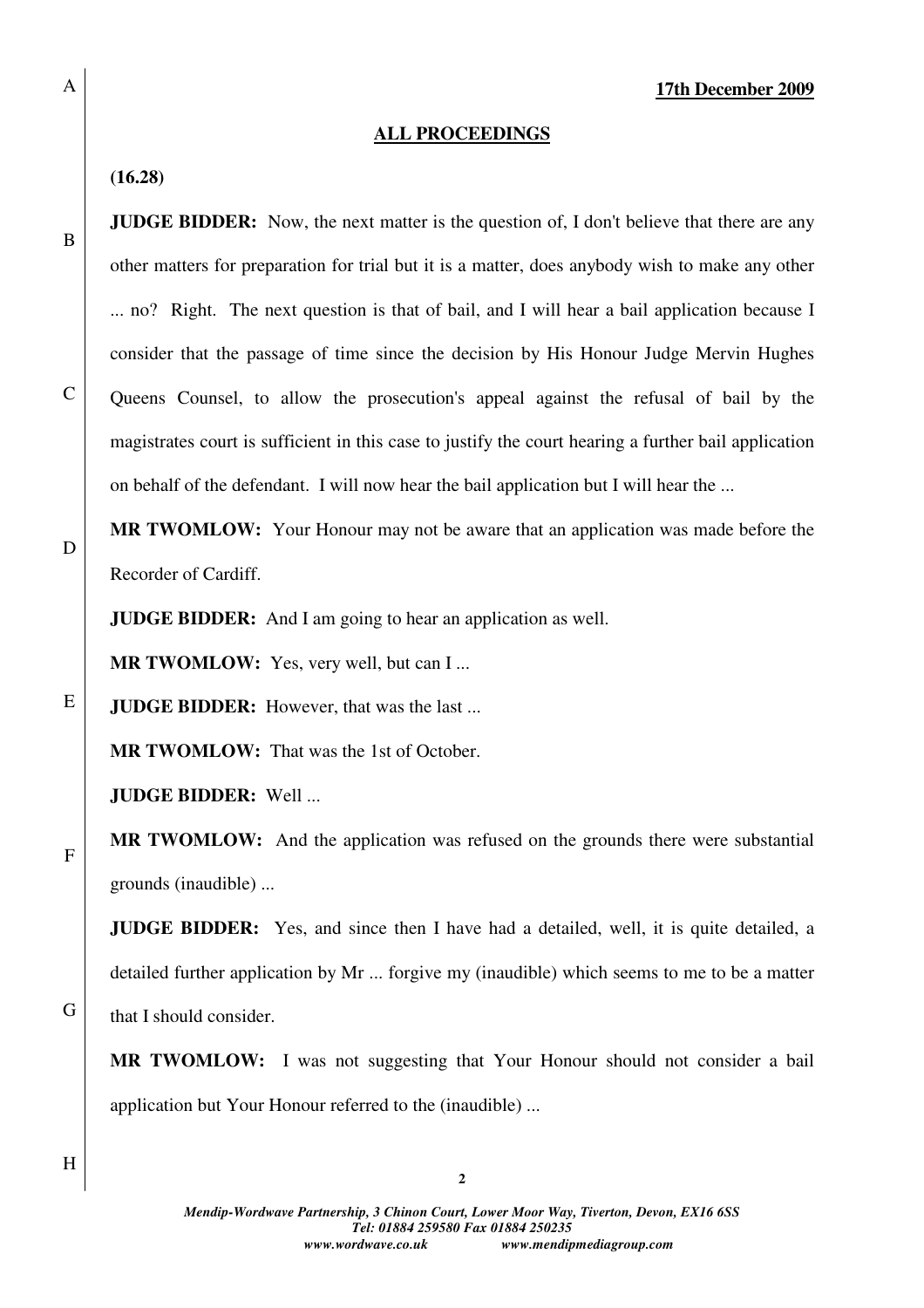**JUDGE BIDDER:** Yes, that's right. There have been a number of judges who have remanded in custody since then ...

**MR TWOMLOW:** (Inaudible).

**JUDGE BIDDER:** ... there was a Section 35 in the interim wasn't there?

**MR TWOMLOW:** In the (inaudible), yes.

**JUDGE BIDDER:** Yes, that's right. Thank you very much. But Mr Twomlow, thank you very much for drawing that to my attention, and I now will hear the bail application. First of all I am going to hear what the prosecution say about why bail should not be granted.

**DEFENDANT:** Could I have a pen and paper please?

**JUDGE BIDDER:** Yes, of course.

**DEFENDANT:** And could I please have an explanation as to where I stand with disclosure? If I don't get proper disclosure I stand to go to jail for a long time. If I get the correct disclosure to which I am entitled under the law I will walk free, it is as simple as that.

**JUDGE BIDDER:** For the third time in this hearing I have told you that when you prepare and serve on the court and prosecution a defence case statement the prosecution will have to reconsider what disclosure they should make based on your defence case statement. You may then make to the court, if you consider that ... I will quote the section to you, alright, so you are aware of it, where you have given a defence statement and the prosecutor has complied with the further obligation to disclose, and if you have reasonable cause to believe there is prosecution material which is required to be disclosed and has not been you may apply to the court for an order requiring the prosecution to disclose it to you. You must put that in writing and send it both to the prosecution and the court. Do you understand? Thank you.

**MALE SPEAKER:** Your Honour, could I have a note of what rule that is?

B

C

A

E

F

G

*Mendip-Wordwave Partnership, 3 Chinon Court, Lower Moor Way, Tiverton, Devon, EX16 6SS Tel: 01884 259580 Fax 01884 250235 www.wordwave.co.uk www.mendipmediagroup.com*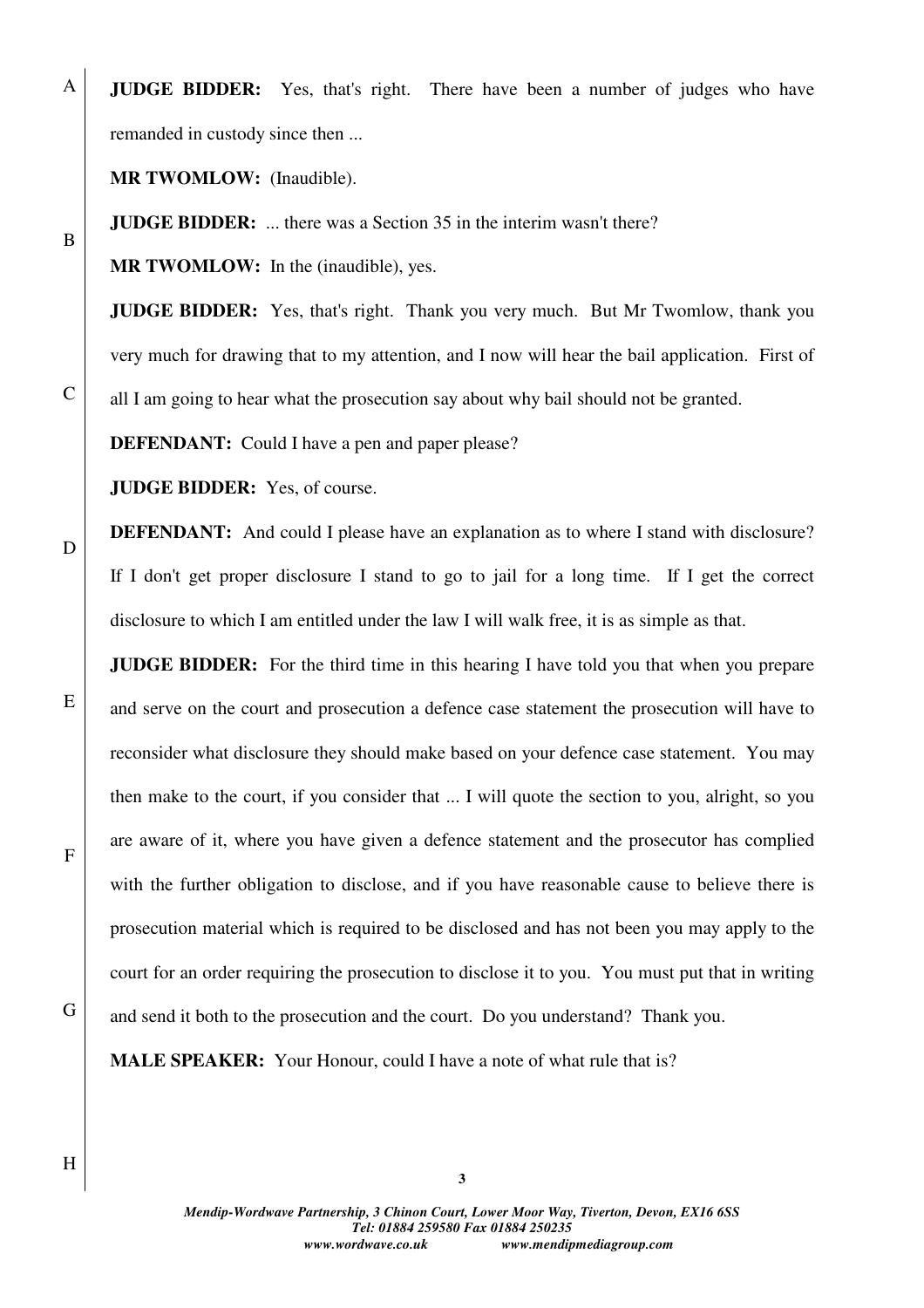**JUDGE BIDDER:** Yes it is, no well this is the statute. It is Section eight of the Criminal Procedure and Investigations Act 1996, and the application under the procedure for an application is to be found in the Criminal Procedure Rules 2005, rule 22.5.

**MALE SPEAKER:** Thank you.

**JUDGE BIDDER:** Pleasure.

**DEFENDANT:** I served a defence statement on the prosecution when I was in Port Talbot Police Station.

**JUDGE BIDDER:** Well, I haven't seen it Mr Kirk.

**DEFENDANT:** Yes you have. I sent it to Judge Cooke from the prison to make sure that you lot don't wriggle out of this.

**JUDGE BIDDER:** And I may say that it has to be an adequate defence case statement, one dealing with the circumstances of this offence. There are lot of other matters which you are concerned about, Mr Kirk, but a defence case statement, to be effective, must be one that deals with the issues in this case.

E **DEFENDANT:** I sent the first of my defence statements to you to cover the subject of surveillance.

**JUDGE BIDDER:** Mr Kirk, I am going to deal with bail. Do you wish to make an application for bail?

**DEFENDANT:** I wish you to know that you already have a defence statement dated the 19th of June and it covers the fact that I was under police surveillance for a year which is very relevant to the fact that they are pretending that I am a very dangerous person with a machine gun to shoot the Chief Constable. Since then they have admitted that they knew about it a month before I was arrested. They knew about it in August of the previous year and that witness statement, sorry, defence statement allows me, because you have explained it this afternoon, for them to give me disclosure of the enquiries they have made to find that this case

B

C

A

D



F

G

H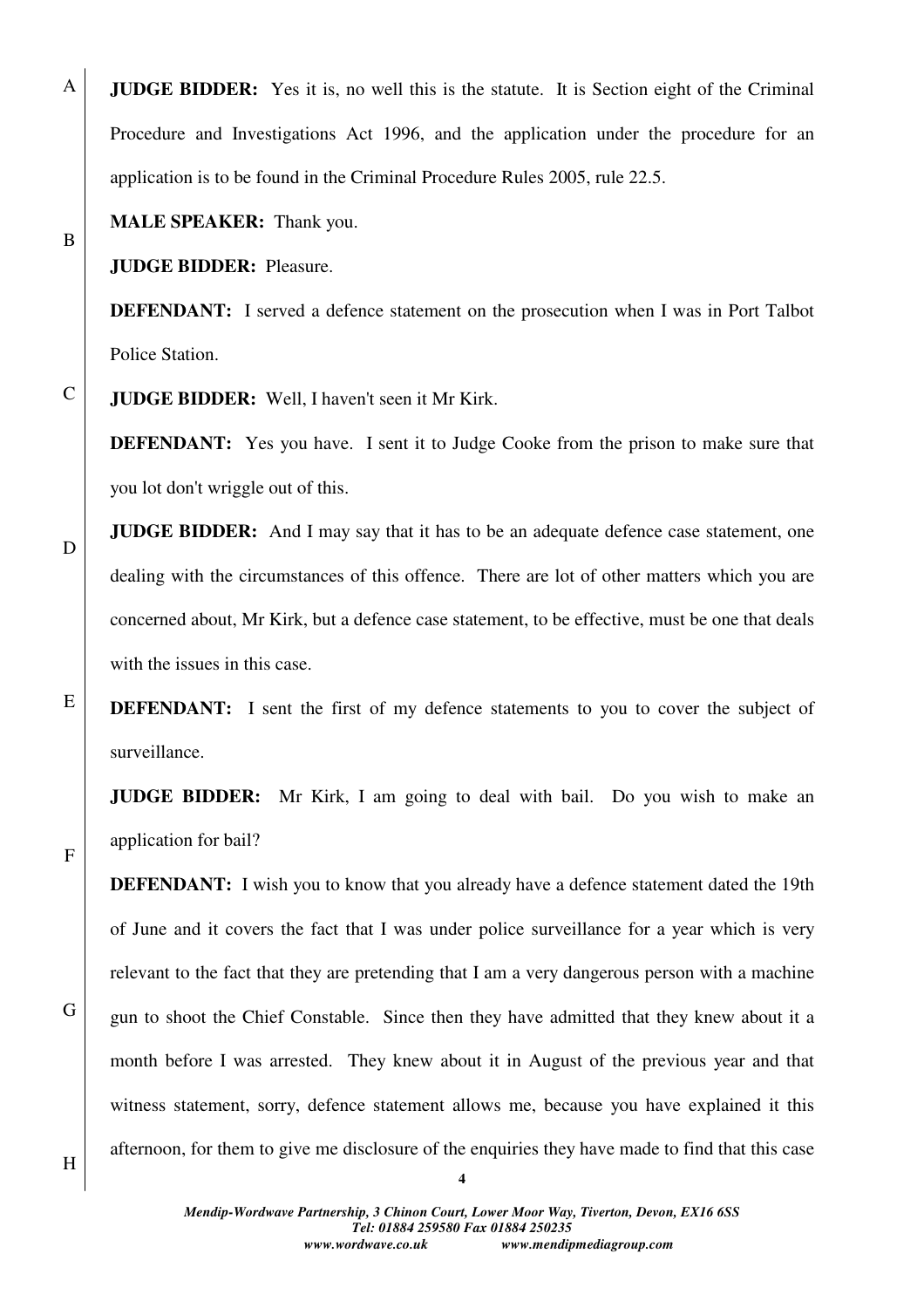is a can of worms and you, at the moment, are saying that unless I can find you a defence statement I am going to get no further disclosure from the CPS. I am going to now (inaudible) the defence statement ...

**JUDGE BIDDER:** In order to move this matter on I would require, in a defence statement, to have your case as to whether you were in possession of the Lewis gun, whether you consider it is a prohibited weapon and if not why not, and I think that is pretty much ... and whether you sold it. And that really is ... and indicate what actually your defence to the charge under Section 5, the Firearms Act. If you put a defence statement in which indicates what, you may for example say, "This is an antique gun. It has been decommissioned and it is wrong to find that it is a prohibited weapon." And if you were to put that in your own words down on a piece of paper and head it 'Defence statement' that would suffice it seems to me for a defence statement to trigger, to trigger, if that is not an unfortunate word to use in these circumstances, to trigger the duty of the prosecution to give you further disclosure and the court's power to consider an application by you under Section 8. Now, Mr Kirk, you are a, if I may say so, highly intelligent man, you are able to understand that, and if you do that we can then make progress.

**DEFENDANT:** But I have already done most of what you have just said.

**JUDGE BIDDER:** Well, I fear that I do not ...

A

B

C

D

E

F

G

H

**DEFENDANT:** I have done most of ... I can't without checking, but the majority of the things you have just raised I have already said, more than once, more than once, which means that I am entitled to disclosure, and until I can get proper disclosure I believe I am in difficulties because until I understand the case that is against me and the real reason, because at the bottom of all of this it is in the public interest, all prosecutions are based on public interest ...

**JUDGE BIDDER:** Thank you, Mr Kirk.

**5**

*Mendip-Wordwave Partnership, 3 Chinon Court, Lower Moor Way, Tiverton, Devon, EX16 6SS Tel: 01884 259580 Fax 01884 250235 www.wordwave.co.uk www.mendipmediagroup.com*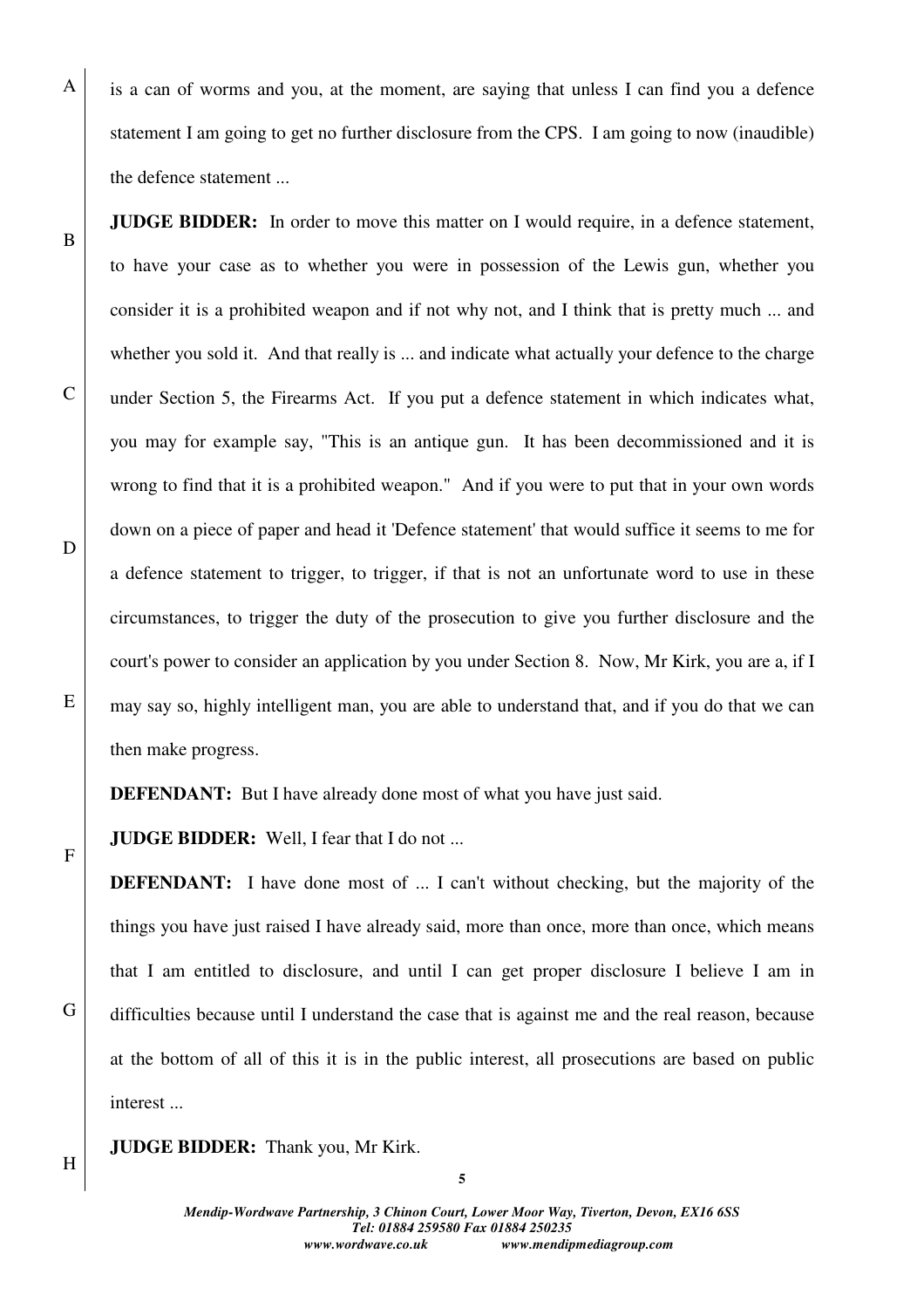**DEFENDANT:** ... is it in the interest of the general public, is this about a gun that is circulating that is dangerous, or is it Maurice Kirk that is dangerous?

**JUDGE BIDDER:** I rule that there has, as yet, been no adequate defence case statement served; when there is the provision will be triggered. They are simple provisions and they are comprehensible to everybody. The gentlemen in court who kindly are helping you, and they have heard it as well. Thank you very much. I will now deal with the bail application.

**DEFENDANT:** But have you read all the documents in the case?

**JUDGE BIDDER:** I hope I have. Right, bail application. Mr Twomlow.

**MR TWOMLOW:** Yes. Prosecution say that each of the three reasons set out in the bail act for the refusing of bail is present here.

**JUDGE BIDDER:** Mr Twomlow I am going to have to ask you to narrate them.

**MR TWOMLOW:** I'm sorry?

**JUDGE BIDDER:** Narrate them.

**MR TWOMLOW:** Yes, the fear of commission of further offences.

**JUDGE BIDDER:** Yes.

A

B

C

D

E

F

G

H

**MR TWOMLOW:** That he will interfere with witnesses. And that he will fail to surrender if he is granted bail.

**JUDGE BIDDER:** Thank you.

**MR TWOMLOW:** The first two, fear of commission of further offences and interfering with witnesses are linked in many ways. Your Honour, so far as the commission of further offences and the potential of interfering with witnesses is concerned would Your Honour look at the bundle of exhibits which Mr Kirk has, beginning at page 36, where there is a photograph of him, these are from his website, I know that Your Honour is familiar with these papers as Your Honour has ...

### **JUDGE BIDDER:** Well, I looked at the website last night, Mr Twomlow.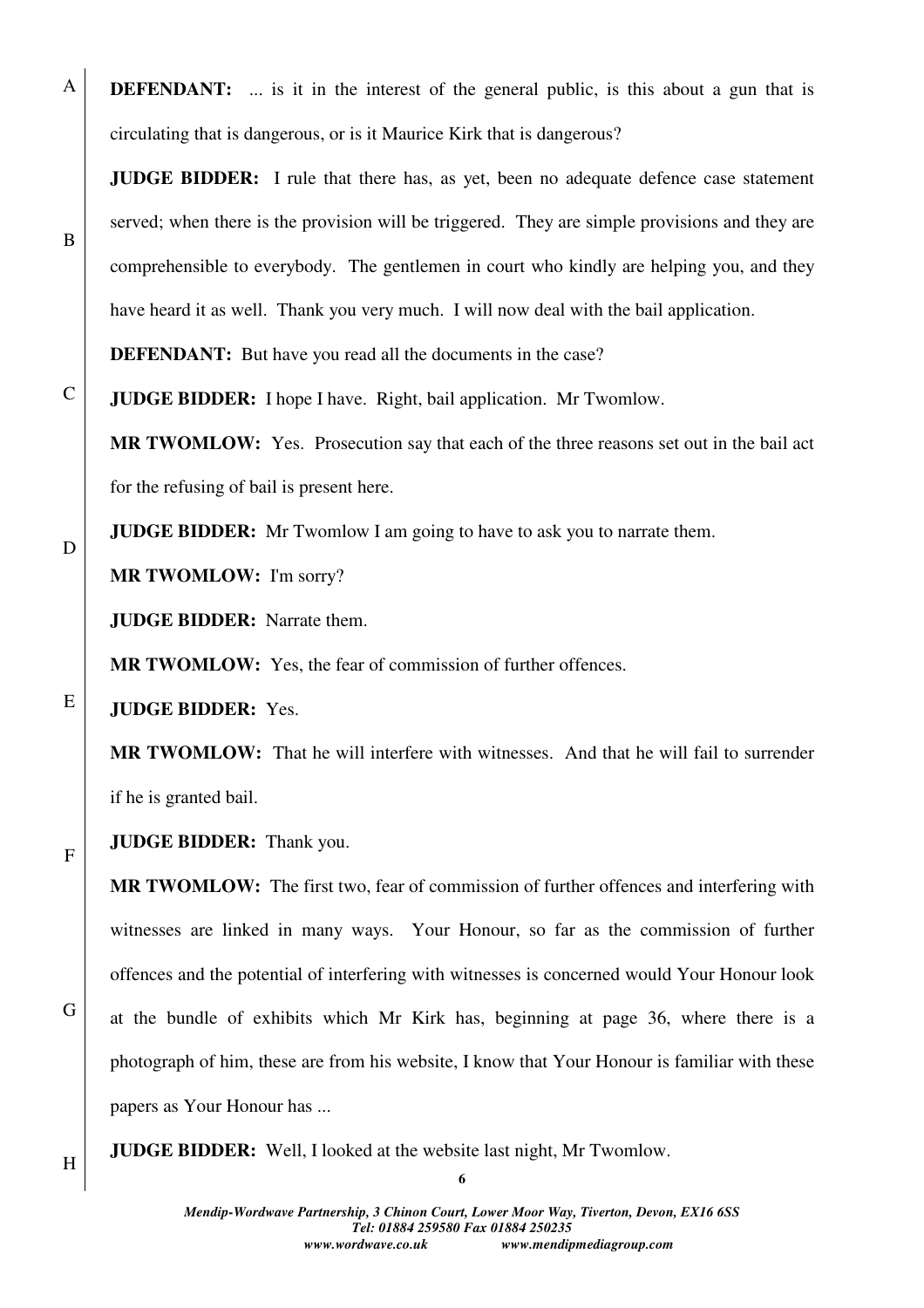**MR TWOMLOW:** Well, one has examples here of photographs of Mr Kirk dressed for Cardiff Court and a level playing field, at 36. 38, vengeance is mine, crooked lawyer shooting. Glorious 12th, the day of grouse shooting begins, 12th of August, is the heading for the one on 49. The final solution, we have at page 54.

**JUDGE BIDDER:** 54.

**MR TWOMLOW: Page 64 ...** 

**JUDGE BIDDER:** You hadn't found the gun by then Mr Twomlow had you? You hadn't found the gun by then. Is there any evidence that he took any one step towards carrying out these threats?

**MR TWOMLOW:** Well, I will refer you in a moment to, one has to look at an overall picture and the fact that he was pictured with the gun in this way, with these very aggressive captions. 'Dressed for Cardiff Court and a level playing field' for example, in the context of what appears, I had it a moment ago, at page 78.

**JUDGE BIDDER:** 78. Yes.

**MR TWOMLOW:** A £10,000 reward for information leading to prosecution. A substantial reward is offered on a website and a number of people named ...

**JUDGE BIDDER:** Yes.

**MR TWOMLOW:** ... and then car numbers of all the above, home and social addresses of all of the above, details of their families and schools attended, clubs attended, friends and acquaintances.

**JUDGE BIDDER:** Is there any evidence he has approached any of these addresses or anyone connected with him has approached any of these addresses to even approach carrying out any of these threats? Seriously, I appreciate that he has got these addresses, it is very worrying for those people named here if that is the case, but I am just asking whether there is any evidence that these threats have come closer to being reality rather than fantasy.

C

B

A

D



E

F

G

H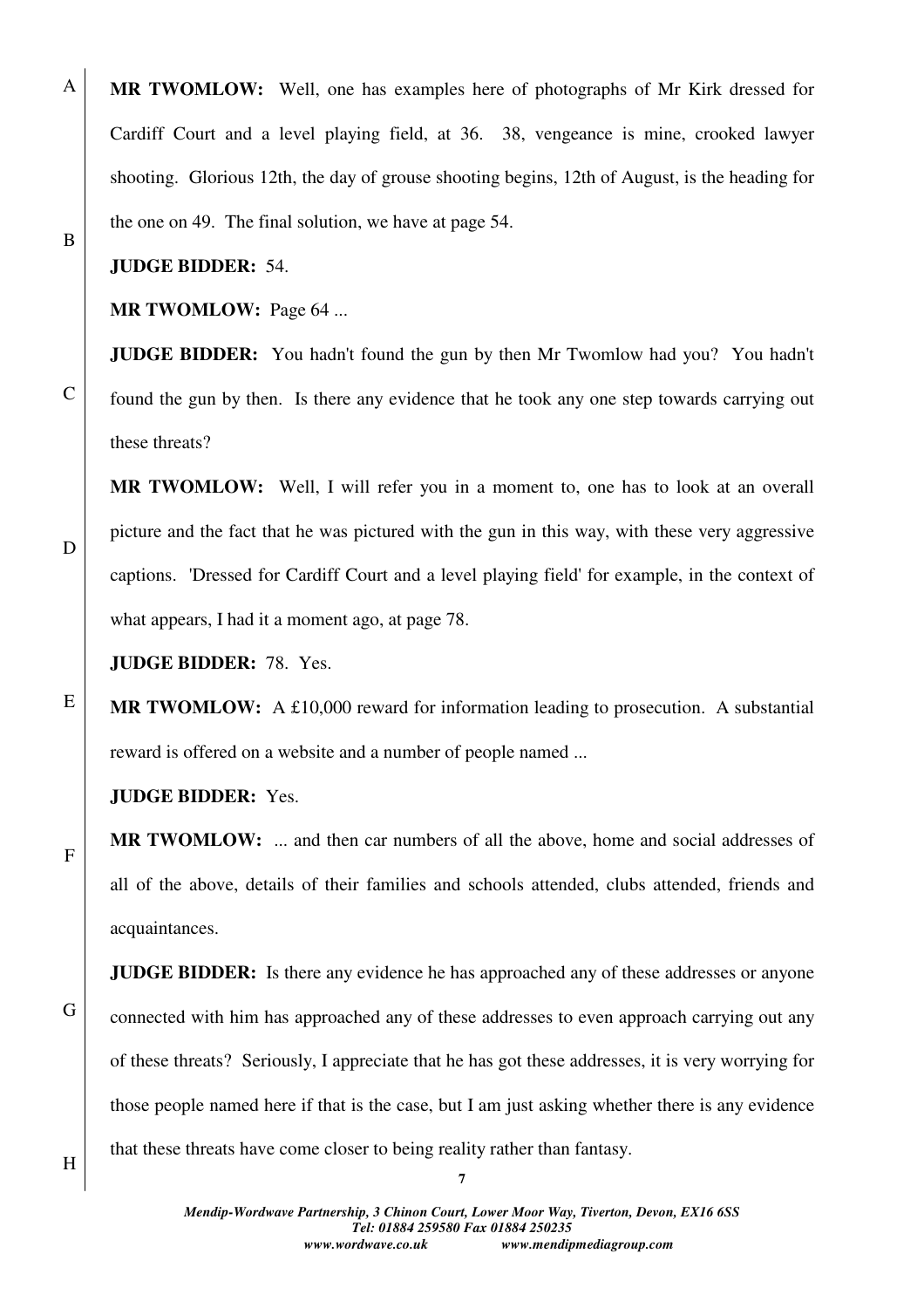**MR TWOMLOW:** The answer to that, I think, is no, but on the last occasion when the Recorder of Cardiff asked him about this he said that you must understand, and I am paraphrasing I expect, "You must understand that there are times when it is necessary to hire somebody to follow children home from school to find out where people live so that you can serve summons on them, for example," and he is a man who, in my submission, has demonstrated that his whole life is dominated by the civil ...

**JUDGE BIDDER:** It is also right to say that none of these are witnesses in this case.

**MR TWOMLOW:** Sorry?

A

B

C

D

F

**JUDGE BIDDER:** The page you have referred to, page 78, none of these are witnesses in the case.

**MR TWOMLOW:** No, they are not. They are not witnesses in this case but they are people who are involved in the civil proceedings, I accept that.

**JUDGE BIDDER:** Do you have any direct evidence of interference of witnesses in this case? Any positive evidence that he has attempted to interfere with the witnesses in this case?

E **MR TWOMLOW:** No, there is not.

**JUDGE BIDDER:** What do you say is the evidence he may do that?

**MR TWOMLOW:** Well, he ...

**JUDGE BIDDER:** This page and the other pages?

**MR TWOMLOW:** I'm sorry?

**JUDGE BIDDER:** This page and the other pages is evidence he may interfere with witnesses in this case.

G **MR TWOMLOW:** If there are matters with which Mr Kirk disagrees, or matters he thinks he can influence then he is prepared to go to lengths which may involve violence, and Your Honour has seen his antecedent history which is lengthy and which involves a disregard of

H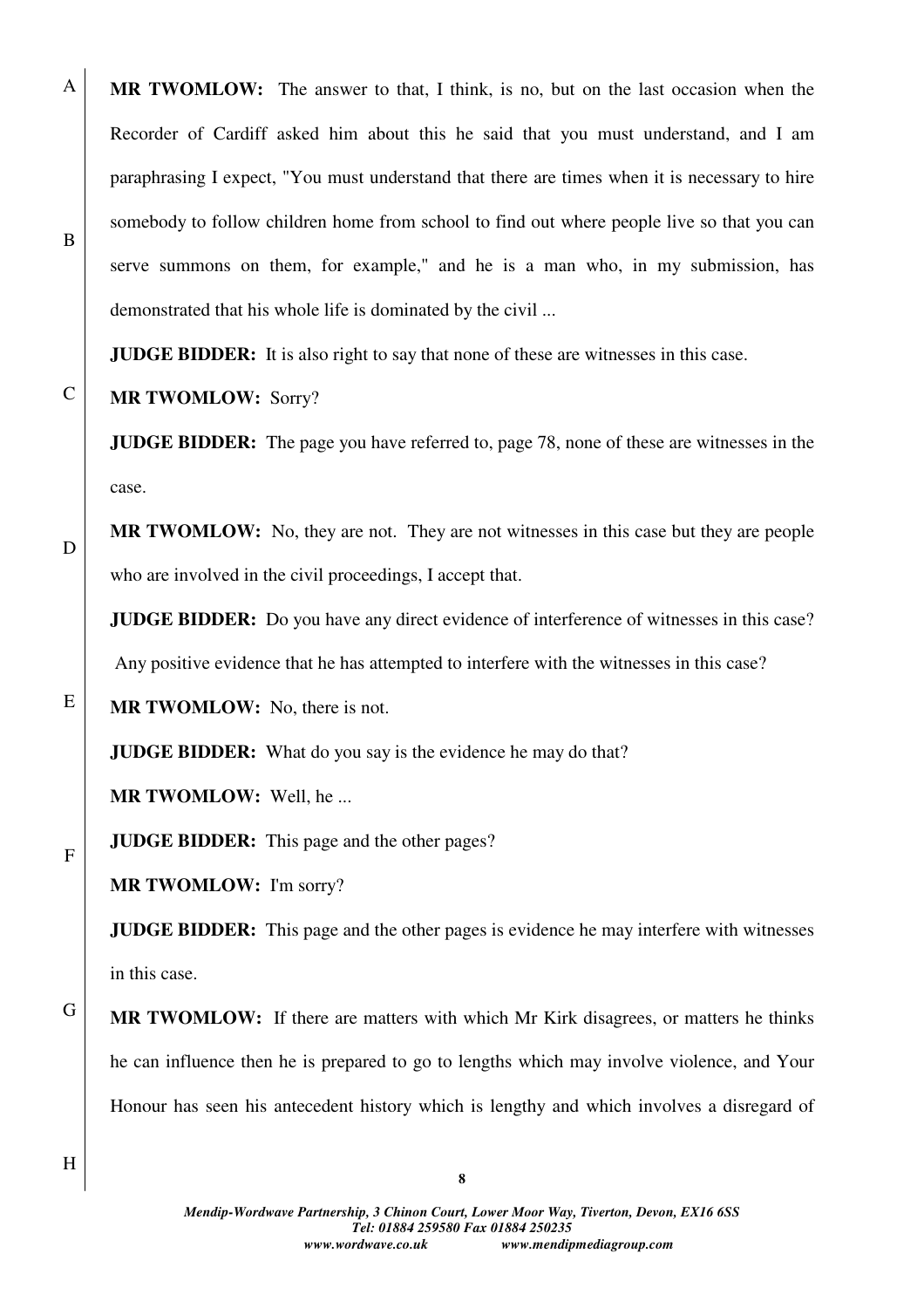any bounds put upon him, or the general public indeed, by the authorities. He is antiauthoritarian.

**JUDGE BIDDER:** Well, let's just look at that please. His antecedent history shows up to 2001 a substantial history of violence and in 1978 there was an assault occasioning actual bodily harm for which he received a suspended sentence at Taunton Crown Court. Section 5 Public Order Act '79. ABH Section 47, which I suspect was not unconnected with the driving while disqualified.

### **MR TWOMLOW:** Yes.

**JUDGE BIDDER:** Criminal damage, Well Street Magistrates 1980. Assault on police, times two, Yeovil Magistrates 1980. Common assault, '95, times two. Section 4 and battery '97. Section 5 and battery, and resisting a police officer, '99. Failure to provide a specimen of breath and minor traffic offences in 2000. Section 4 Public Order Act 2000, and 2001 failure to provide a specimen of breath. There's nothing since then is there?

**MR TWOMLOW:** No. There is nothing since then, and I am not suggesting that on its own that this record shows ... all it shows is that he is capable, and has been in the past, of on occasions resorting to violence, but it may not be of the most serious type, so it is just part of the picture in relation to his character.

**JUDGE BIDDER:** Yes, thank you.

**MR TWOMLOW:** In addition to the photographs of him with the gun with the captions, and those, in my submission, are a public declaration of the potential to frighten people at the very least and try to influence them or threaten them, and one could not have clearer evidence than those photographs carrying a gun (inaudible) a gun which is, there is now evidence it is a gun which is capable of being fired.

**JUDGE BIDDER:** Thank you. And what about failure to surrender?

**MR TWOMLOW:** I'm sorry?

B

C

A

D



F

G

E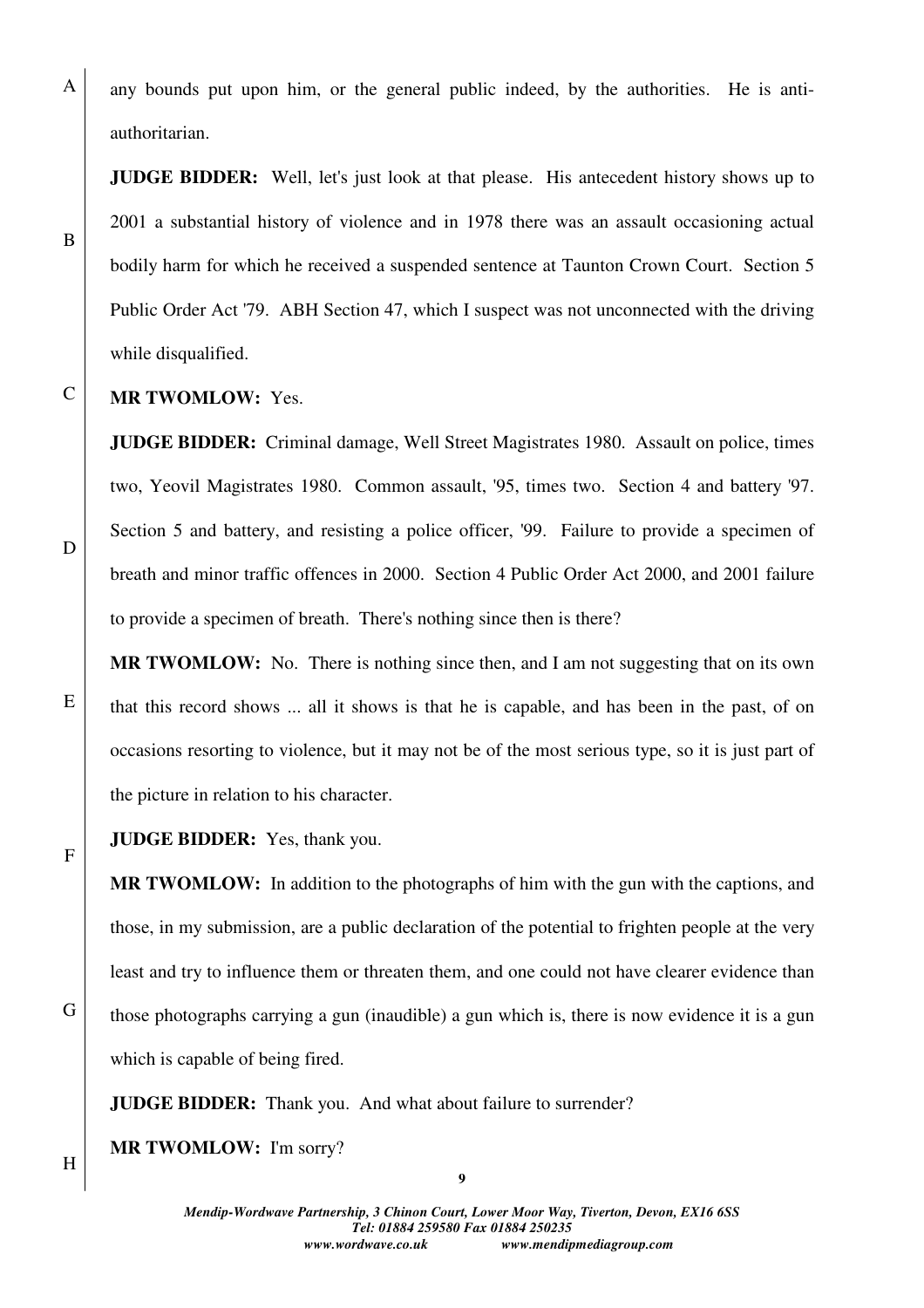### **JUDGE BIDDER:** What about failure to surrender?

**MR TWOMLOW:** Yes. May I just consider whether I have made ... he knows that this is five years imprisonment if he if convicted and if you have read the case summary you may appreciate that he doesn't have a defence.

**FEMALE SPEAKER:** (Inaudible).

**JUDGE BIDDER:** Alright. Carry on Mr Twomlow.

**MR TWOMLOW:** He (inaudible), he has posted on his website of his ability to cross boundaries without documents and he has travelled, and it has been well known that he has flown to America and so on. He is an experienced pilot and he has access to aircraft. He owns a number of properties, including properties in France and he is not somebody who respects conditions imposed by courts if he doesn't agree with them. So far as ... well, perhaps I will hear what he has to say about where he might propose to go were he granted bail before dealing with that matter.

**JUDGE BIDDER:** Thank you, then I will hear from him.

**MR TWOMLOW:** Unless there is any other matter, Your Honour?

**JUDGE BIDDER:** No, thank you very much. Now, Mr Kirk, I have a letter from Mr Wirren (?) and I am going to read it into the transcript.

**DEFENDANT:** No, I don't agree. I don't have the knowledge of it and I (inaudible) ...

**JUDGE BIDDER:** I am going to read it so that you can hear it.

**DEFENDANT:** I object to it entering my court case with all due respect. I have not read it ...

**JUDGE BIDDER:** Mr Wirren's letter.

G **DEFENDANT:** I am familiar with my situation, I do not want that document read into my case.

**JUDGE BIDDER:** Do you wish to rely on it?

**DEFENDANT:** No.

**10**

*Mendip-Wordwave Partnership, 3 Chinon Court, Lower Moor Way, Tiverton, Devon, EX16 6SS Tel: 01884 259580 Fax 01884 250235 www.wordwave.co.uk www.mendipmediagroup.com* 

A

B

C

D

E

F

H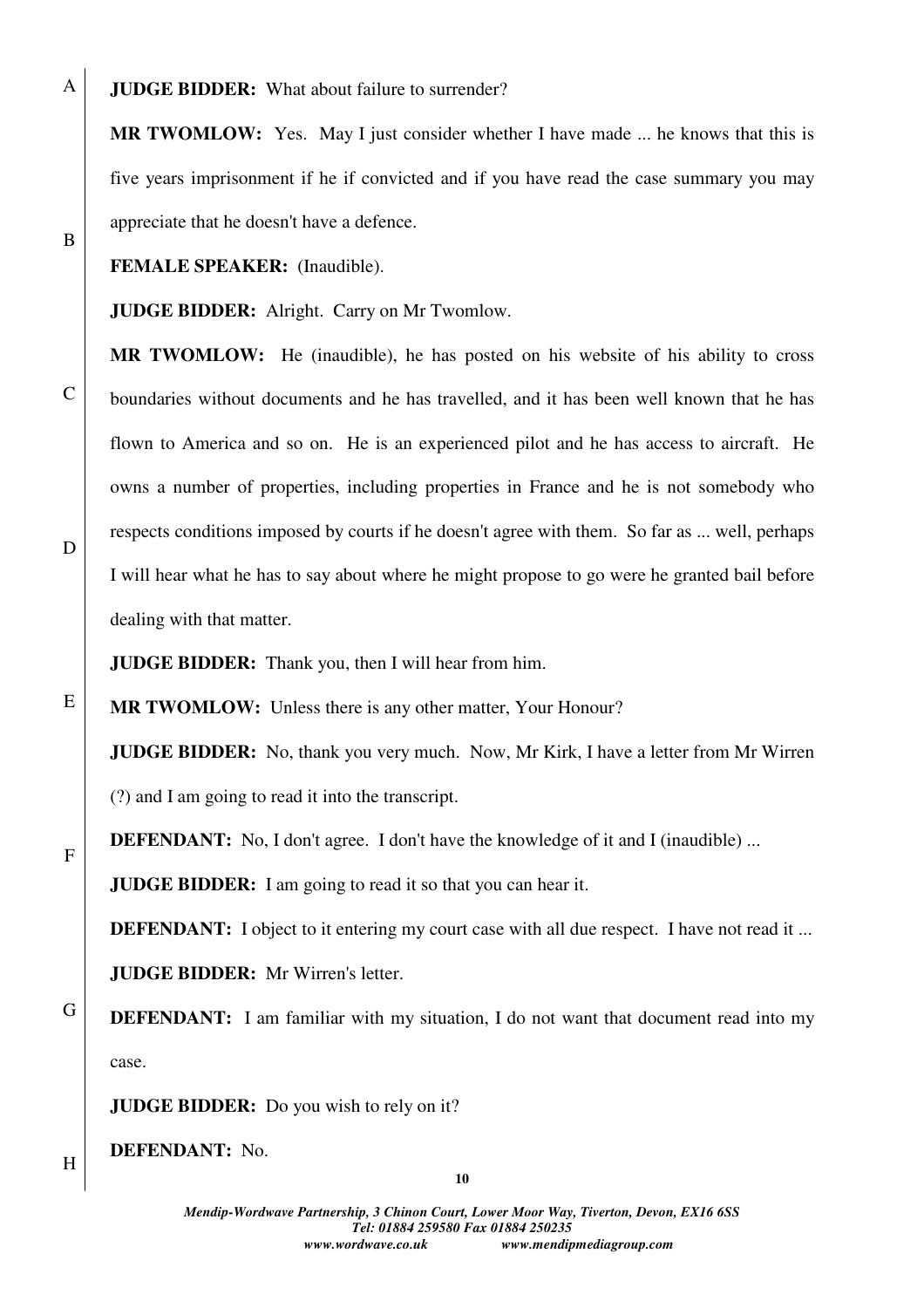A **JUDGE BIDDER:** Very well, I will not. Thank you very much. Right, what do you want to say to me on the question of bail? Do you have somewhere to live if you are released from custody?

**DEFENDANT:** Who's idea is it that this is a bail application?

**JUDGE BIDDER:** Do you have somewhere to live if you are released from custody? I give you one more opportunity to answer that question.

**DEFENDANT:** Yes.

B

C

D

E

F

G

H

**JUDGE BIDDER:** Where and with whom?

**DEFENDANT:** I have a choice of property.

**JUDGE BIDDER:** Where do you propose to live if you are released from custody on bail?

That is the third time, I shall not ask again.

**DEFENDANT:** 52 (inaudible) Road.

**JUDGE BIDDER:** 52 (inaudible) Road. Where is that?

**DEFENDANT:** Barry.

**JUDGE BIDDER:** And does anyone else live at that address?

**DEFENDANT:** I have got squatters there at the moment and I am anxious to persuade them to leave.

**JUDGE BIDDER:** And that is your property? Simple question.

**DEFENDANT:** Do I have to answer that?

**JUDGE BIDDER:** Simple question, is that your property? I want to know ...

**DEFENDANT:** (Inaudible) to answer that.

**JUDGE BIDDER:** Right, there we are, thank you. Are you financially secure?

**DEFENDANT:** Yes.

**JUDGE BIDDER:** Thank you. Where is your passport?

**DEFENDANT:** Which one?

**11**

*Mendip-Wordwave Partnership, 3 Chinon Court, Lower Moor Way, Tiverton, Devon, EX16 6SS Tel: 01884 259580 Fax 01884 250235 www.wordwave.co.uk www.mendipmediagroup.com*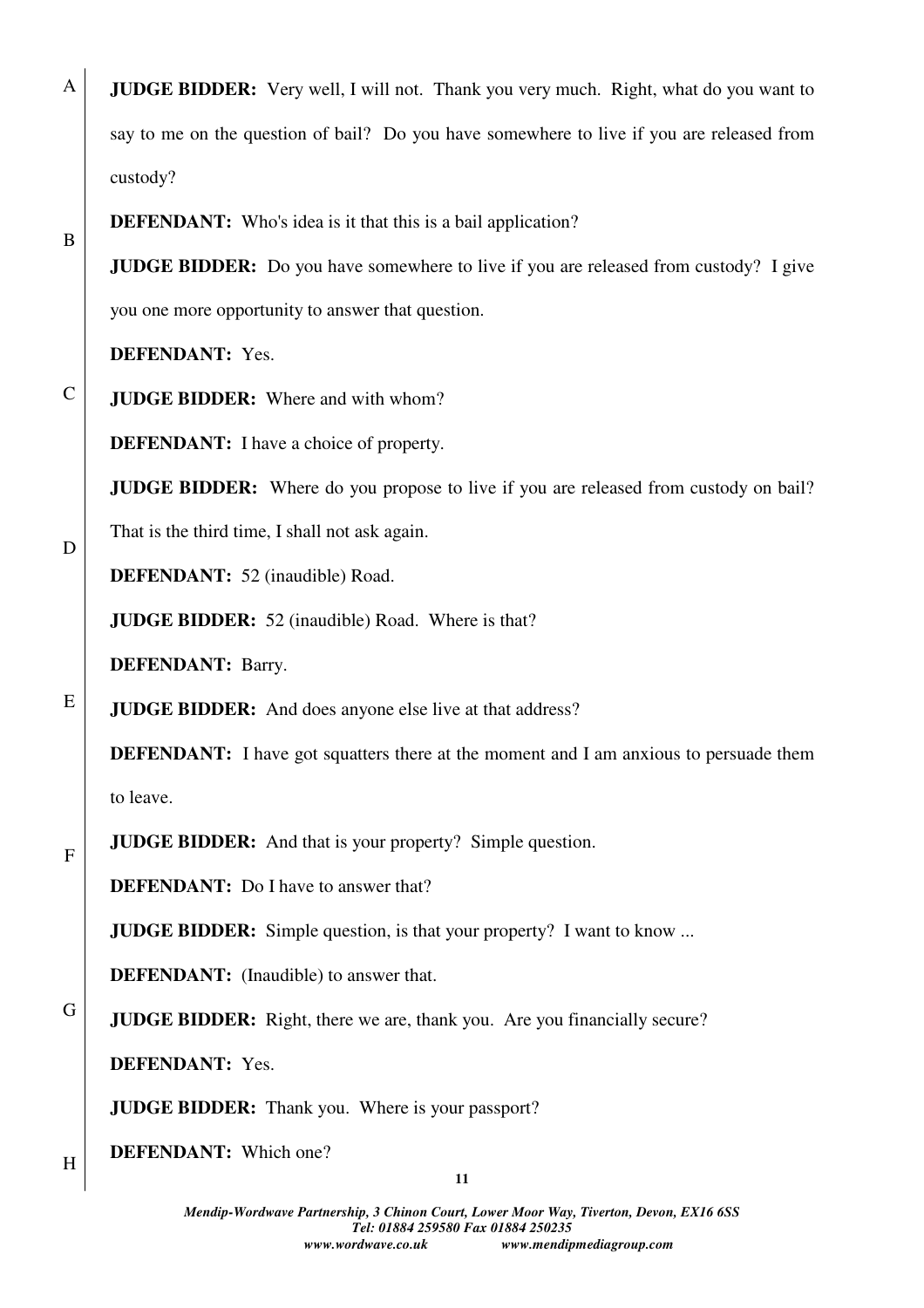### **JUDGE BIDDER:** Do you have more than one passport?

**DEFENDANT:** I lost one earlier last year and the police went searching my property, found that one, so I now believe they have both. One might have expired by now.

**JUDGE BIDDER:** If you wish to put those headphones on they will help you ...

**DEFENDANT:** I can hear you, I couldn't hear a word the prosecution were saying ...

**JUDGE BIDDER:** No. Thank you very much.

**DEFENDANT:** ... whether it matters or not.

**JUDGE BIDDER:** The passport, you believe that is held by the police now?

**DEFENDANT:** Yes.

A

B

C

D

E

F

G

H

**JUDGE BIDDER:** Thank you. If you were to be granted bail is there a local police station to which you could attend and report regularly?

**DEFENDANT:** No.

**JUDGE BIDDER:** There isn't?

**DEFENDANT:** No.

**JUDGE BIDDER:** What, Barry? There's a Barry Central Police Station.

**DEFENDANT:** The civil action is based on over 200 incidents that relate to the conduct of the Barry police force.

**JUDGE BIDDER:** So you could not report there? Could you report to another police station?

**DEFENDANT:** What are my obligations for reporting ...

**JUDGE BIDDER:** I am not saying there are any at the moment, I am just trying to find out whether it is possible that I could impose a condition of reporting. I haven't made my mind up yet.

**DEFENDANT:** I have been asking to be transferred to an English prison from the moment I was arrested.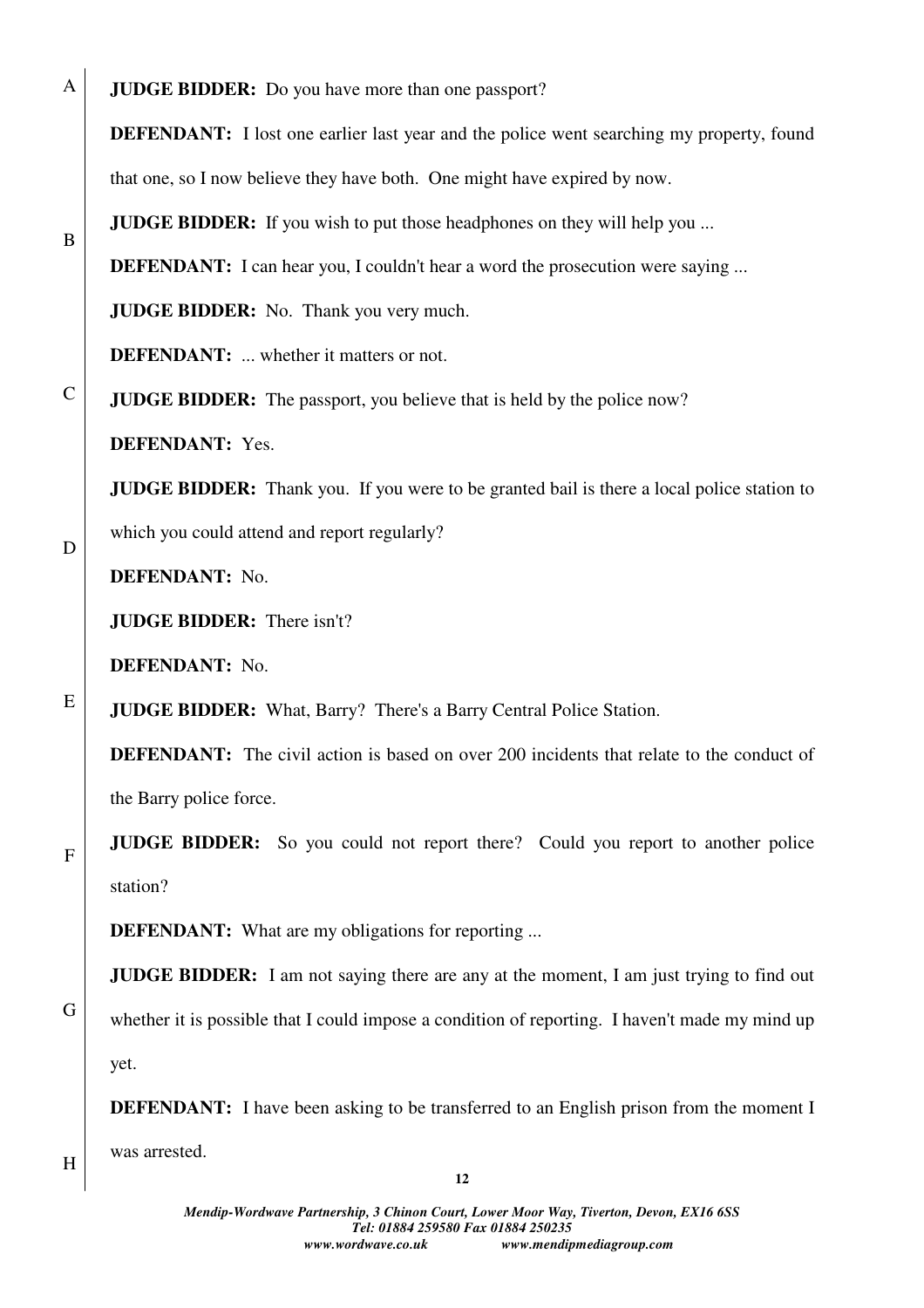**JUDGE BIDDER:** I have medical reports on you, do you wish to say anything about the contents of those medical reports in so far as it affects the issue of bail? They consider you fit to plead. Both of the doctors consider that you have significant personality defects. The one doctor considers you probably have a mental disorder within the meaning of the Mental Health Act.

**DEFENDANT:** Which one is that?

**JUDGE BIDDER:** The other, the most recent doctor does not consider that you are mentally ill. Are there any other matters that I should ... I don't think either of the doctors ...

**DEFENDANT:** Yes, I think it is very ... now that you have nailed it down to Dr Tegwyn Williams saying that I have a mental disorder and that Dr Silva from Ashworth High Security considers I do not, if you read the last paragraph of his long article, which I don't have any more, it is clear that he persuaded Dr Williams to retract the argument that I should be incarcerated in that place called Caswell Clinic ...

**JUDGE BIDDER:** Yes.

**DEFENDANT:** ... under a Section 35. I have in my possession, having interrogated a psychiatrist yesterday in the prison for over one hour, two psychiatric reports that you have not ...

**JUDGE BIDDER:** Dr Silva says at the end of his report, "I agree with Dr Williams," in fact I think they are actually in agreement on this, that you do not currently appear to be suffering from a mental disorder of a nature or degree that would make detention in hospital appropriate.

#### G **DEFENDANT:** Exactly.

**JUDGE BIDDER:** Both of them agree with that. Thank you.

C

A

B



D



F

H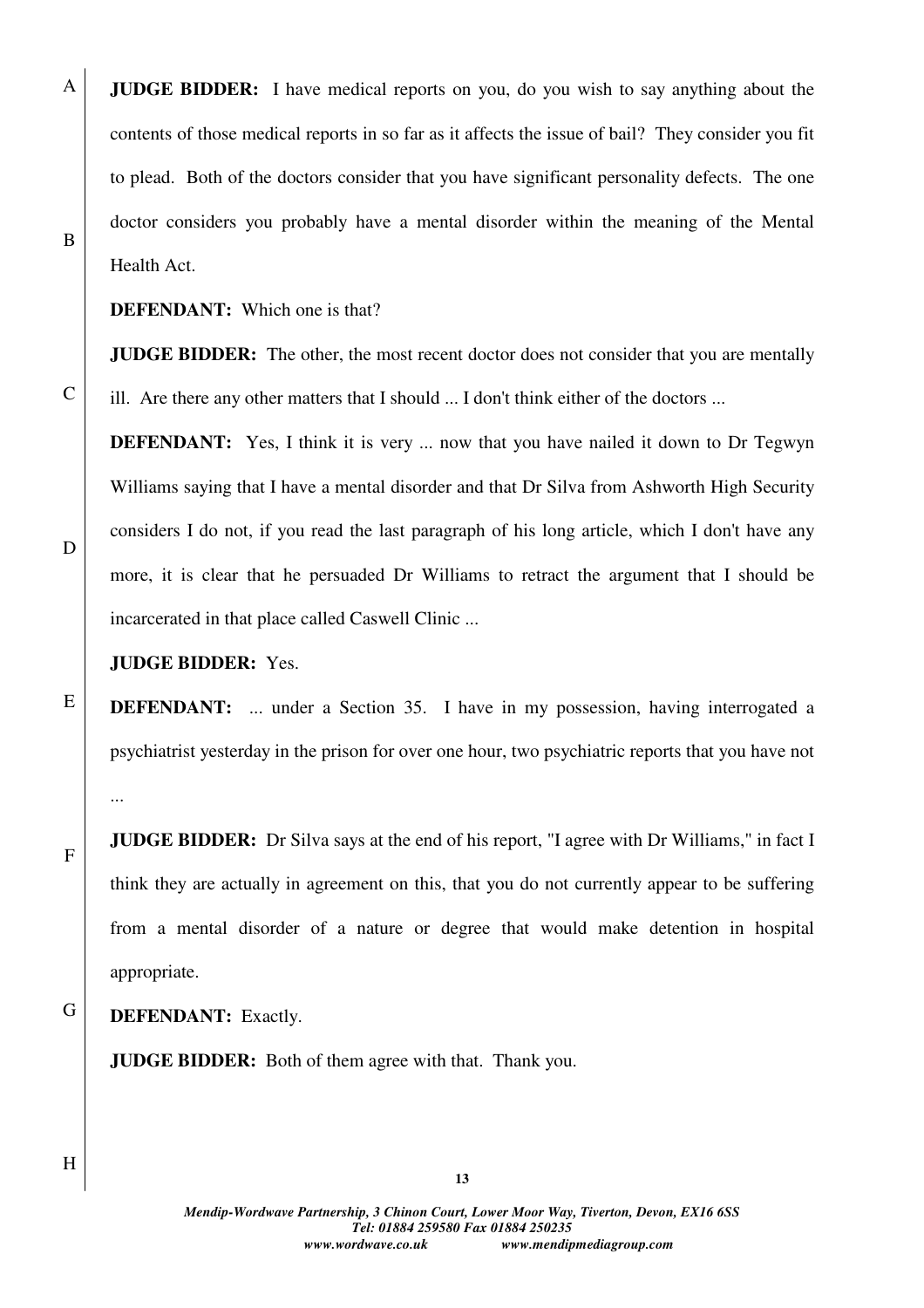**DEFENDANT:** Exactly. You will recall that Tegwyn Williams in October was trying to get me Sectioned to Ashworth under a Section 37 because the law, you lot had run out of your 12 weeks (inaudible) ...

**JUDGE BIDDER:** Would you therefore agree that none of the medical reports indicate, as far as the medical reports are concerned, that you are violent or a danger to the public? I suppose you would agree with that wouldn't you? A matter for you entirely.

**DEFENDANT:** I would need notice for a question like that.

**JUDGE BIDDER:** There we are, thank you very much indeed. Are you in a financially sound enough position to give a security in a large sum for your bail?

**DEFENDANT:** I wish to submit a £50,000 the prison has been ... I received a judgement from the County Court.

**JUDGE BIDDER:** Well, that is a prospective matter isn't it?

**DEFENDANT:** Well, it is a judgement for £50,000 for false imprisonment for the last time I got locked up. I wish to submit £50,000. I have asked the prison to transfer that money to my account (inaudible), they have refused. It is currently under appeal with the IMB and the various prison departments. That is £50,000 I would like to leave with the court.

**JUDGE BIDDER:** Thank you. Very well, is there anything more you wish to say in relation to bail?

**DEFENDANT:** Yes there is.

**JUDGE BIDDER:** What?

**DEFENDANT:** That on the 1st of December the prosecution were made to include the Data Protection Act and the Freedom of Information Act procedures that I started back in August for them to eventually allow the release of my medical records and there are medical records that show that they had psychiatric reports in July from two independent psychiatrists stating, if you read them, I have them with me, clearly indicating that I was fit for purpose to stand

H

G

A

B

C

D

E

F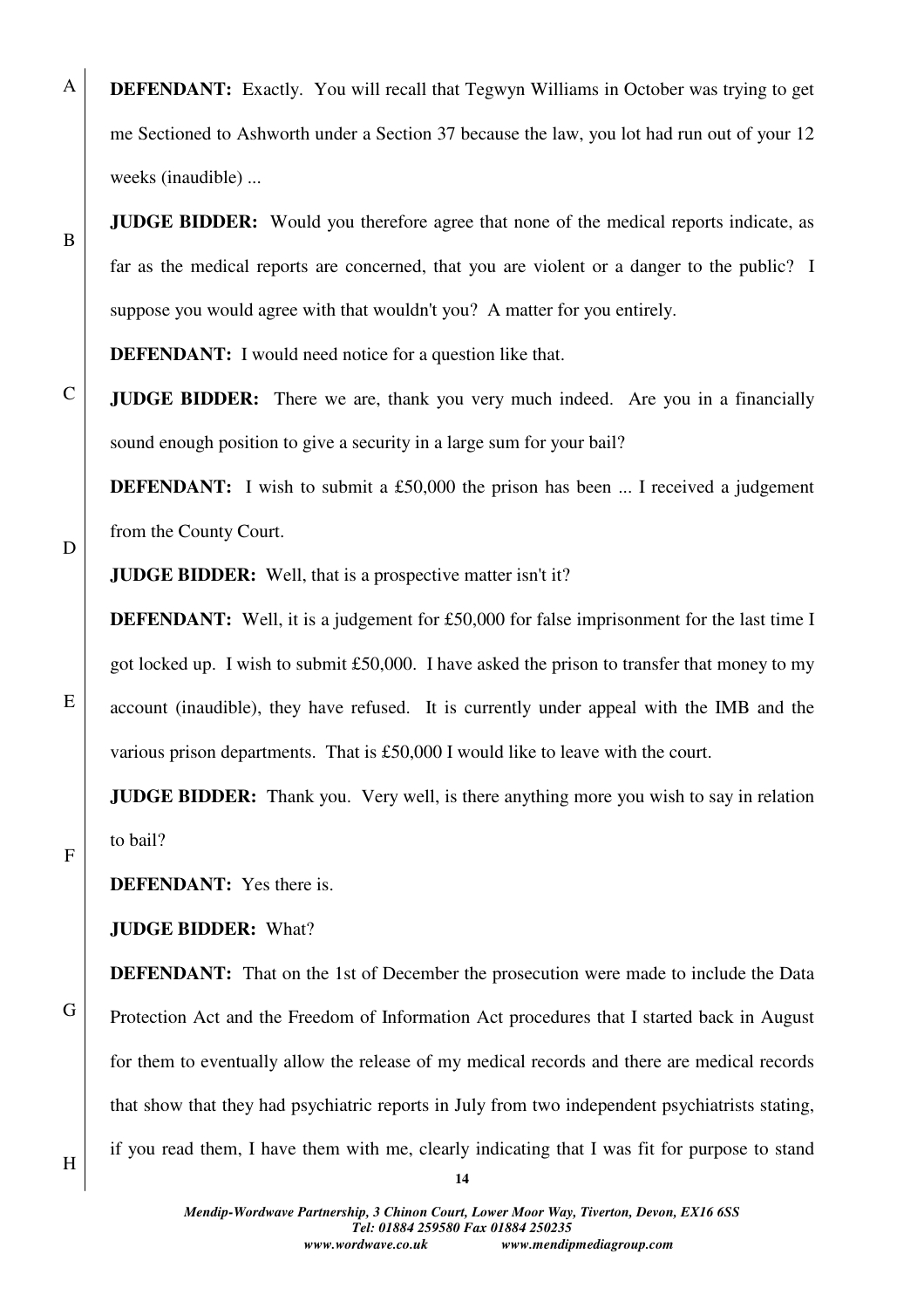trial. They were deliberately withheld from the trial judges, sorry, the bail judges, and they were in the possession of the prosecution who are present here today. This letter that I have sent to the court (inaudible) is dated the 1st of December, and it is from the multi agency public protection arrangements from the Chief Constable's HQ stating that I have been a level three MAPPA under surveillance for some time. After I interrogated the psychiatrist yesterday for over an hour she admitted that she and other members of staff including doctors and social workers had been at these meetings prior to my being arrested. Now that means that my phone taps and the following by helicopter and cars and all this, that and other gives further evidence that they knew all about this gun a year before I was arrested. That defence statement that you appear to be wishing to set aside was written for this very purpose and it is dated the 19th of June, three days before I was arrested, on the day before, on the 21st, the helicopter hovered, the police cars arrived and they then aborted my arrest. They were arresting me for threatening criminal damage. Some knee jerk reaction somewhere along the line they have added on this machine gun. Had the first judge, the magistrates in Barry were very aware of my credibility and my position in society as a veterinary surgeon in Barry since 1993, and I was given unconditional bail. The following day I was given a jail sentence under IPP, that is to say you will serve time in prison un-convicted. I asked for an adjournment to prove that the information that was laid before the court was a pack of bloody lies. I now have that information and I wish to submit it to you by way of documentation. I have sent a lot of it already to the Crown Court by way of letters throughout the summer. I have these medical reports that have only become available to me since the 2nd of April. I have here a statement from a man who witnessed me seeing the aeroplane for the first time in a museum with a gun attached. They have fabricated aspects of this trial, and remember, Your Honour, that we should be considering this case under the basic principles of public interest, was there any intent? You covered that nicely by cross-examining the prosecution and I am grateful.

G

A

B

C

D

E

F

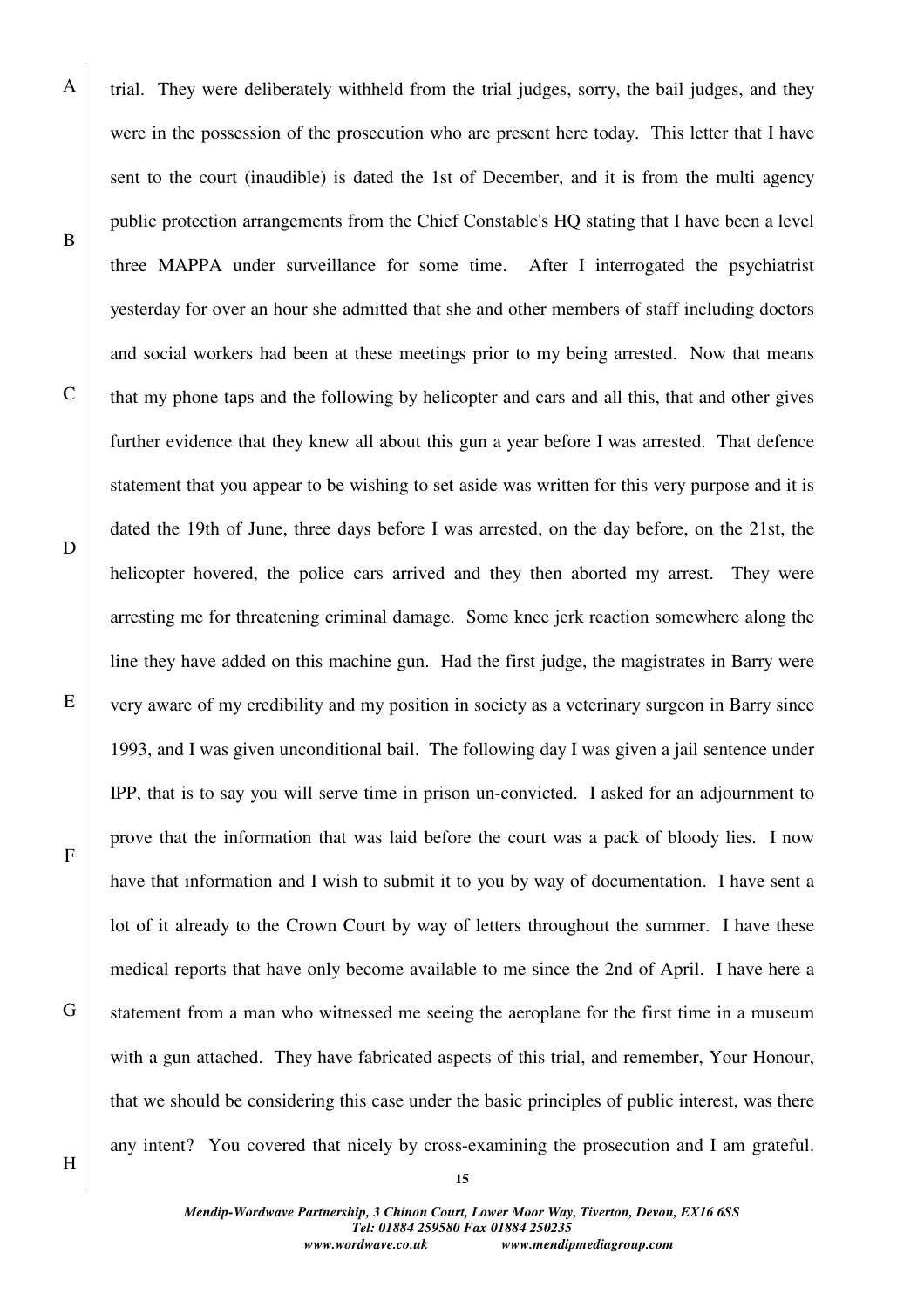Any threat, you have already covered that and I am grateful. Was there any harm done by me owning that gun during the period of time? I think you even covered that in a clever legal way. Has there been any loss in this trial? No. The (inaudible) surrounding the way that I was detained for personal monetary gain by the police in a civil action is seriously affecting justice if this case is going to be heard in a fair manner, which is why I laboured on disclosure. It is known to those people in this court that I have won five Crown Court cases in this building, all based on disclosure. Failed disclosure by the prosecution, and on one of the cases the jury was sending messages by pieces of paper asking that the inspector in the (inaudible) court, signalling to the policeman as I cross-examined. That was the level of the history surrounding the venom that is behind their reason to prosecute me and lock me away, to prejudice my rights as a civil member of the public to take civil proceedings against the police.

 These matters that have been raised that I have uncovered from my prison cell also disclose that amongst the surveillance there have been 32 people handling this gun, this gun, based on what I have read served on me was not functional when the police acquired it. I have just heard that it has been used since, I remember a Judge (inaudible) it has been fired since it has been in the presence of the police, and that they couldn't do it when they first had it. There is no evidence that it had been fired since I had it or the previous chap had it, and he had it for a year.

**JUDGE BIDDER:** I think that is right, Mr ...

**DEFENDANT:** Yes. Now their tampering with it, to the degree to which he has indicated, causes me to want to look at ...

**JUDGE BIDDER:** They tested it, it is not tampering it is testing.

**DEFENDANT:** Sorry, sir?

**JUDGE BIDDER:** It is testing, not tampering.

H

A

B

C

D

E

F

G

*Mendip-Wordwave Partnership, 3 Chinon Court, Lower Moor Way, Tiverton, Devon, EX16 6SS Tel: 01884 259580 Fax 01884 250235 www.wordwave.co.uk www.mendipmediagroup.com*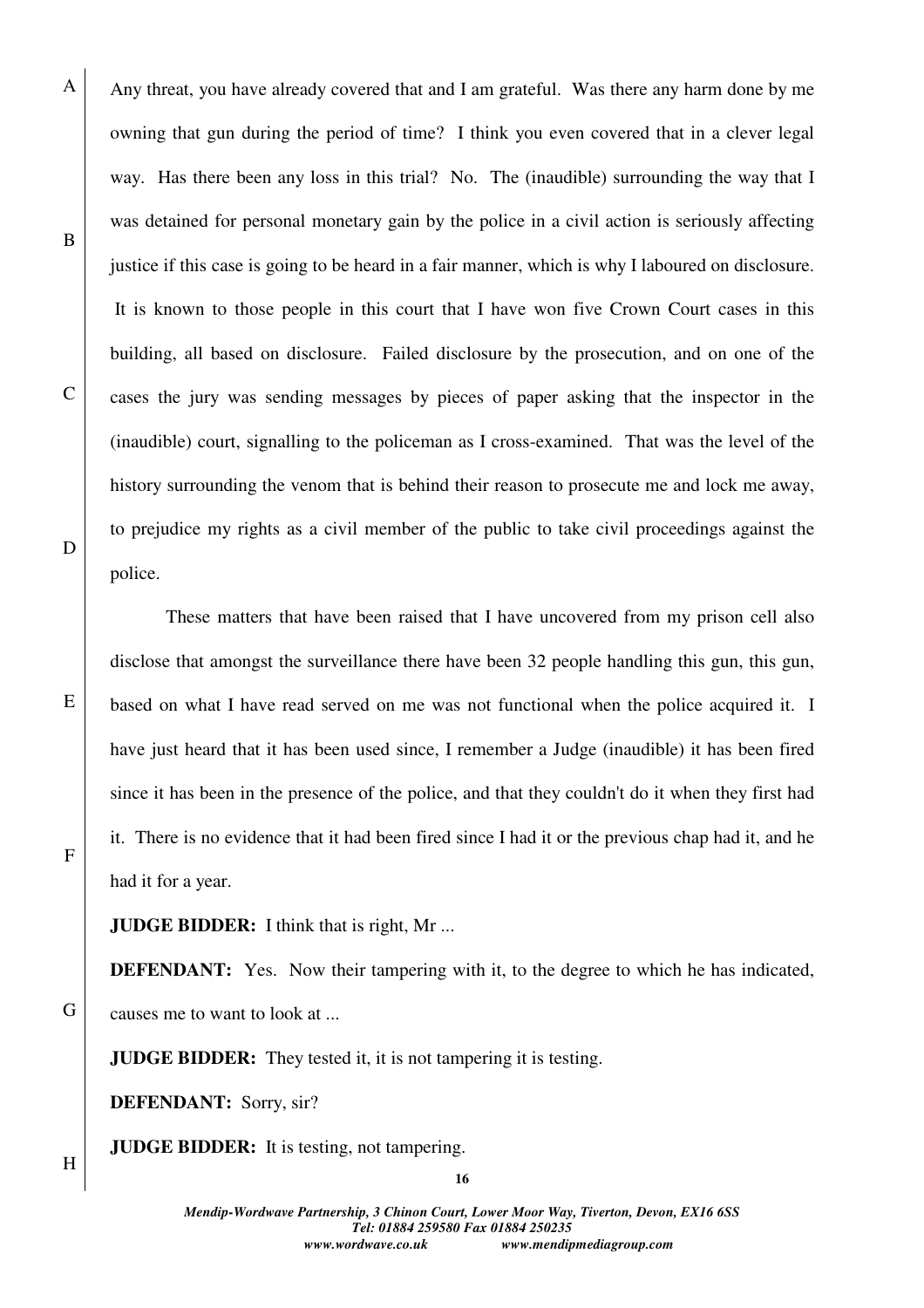**DEFENDANT:** Right, it is just ...

**JUDGE BIDDER:** And that will be evidence that you will be able to test at trial.

**DEFENDANT:** Yes. But one of my other defence statements states that I was sold the gun as a decommissioned gun, well recorded in the documents relating ...

**JUDGE BIDDER:** That is what you have told two of the witnesses in the trial as well by the way.

**DEFENDANT:** Yes. So why can't I get the disclosure of the books relating to this certified civil aviation (inaudible) aircraft? Because they are not exhibited in the list, the documents will relate to the gun, the documents ...

**JUDGE BIDDER:** I am afraid, Mr Kirk, we are wandering from the point about bail. I think I have heard, you are talking about the actual circumstances of the charge and what I am really interested in are matters that are relevant to bail.

**DEFENDANT:** Are you going to let me get some disclosure before we go before a jury or not?

E G **JUDGE BIDDER:** Well, I have already said that. Well there we are. Right, thank you. I will make a ruling therefore in relation to bail. The defendant has made a bail application which I have been prepared to hear. He is charged with a very serious offence contrary to Section 5 of the Firearms Act of possession of a prohibited weapon and also for selling a prohibited weapon to which he has pleaded not guilty. I have looked in detail at the documents that he has submitted to court and also looked at the prosecution papers. There is an extremely strong case against him on that and it is difficult, short of challenging the bone fides of the expert witnesses that there are to conceive of a defence to this charge. That charge, unless there are exceptional circumstances, carries with it a minimum term of five years imprisonment.

A

D

C



F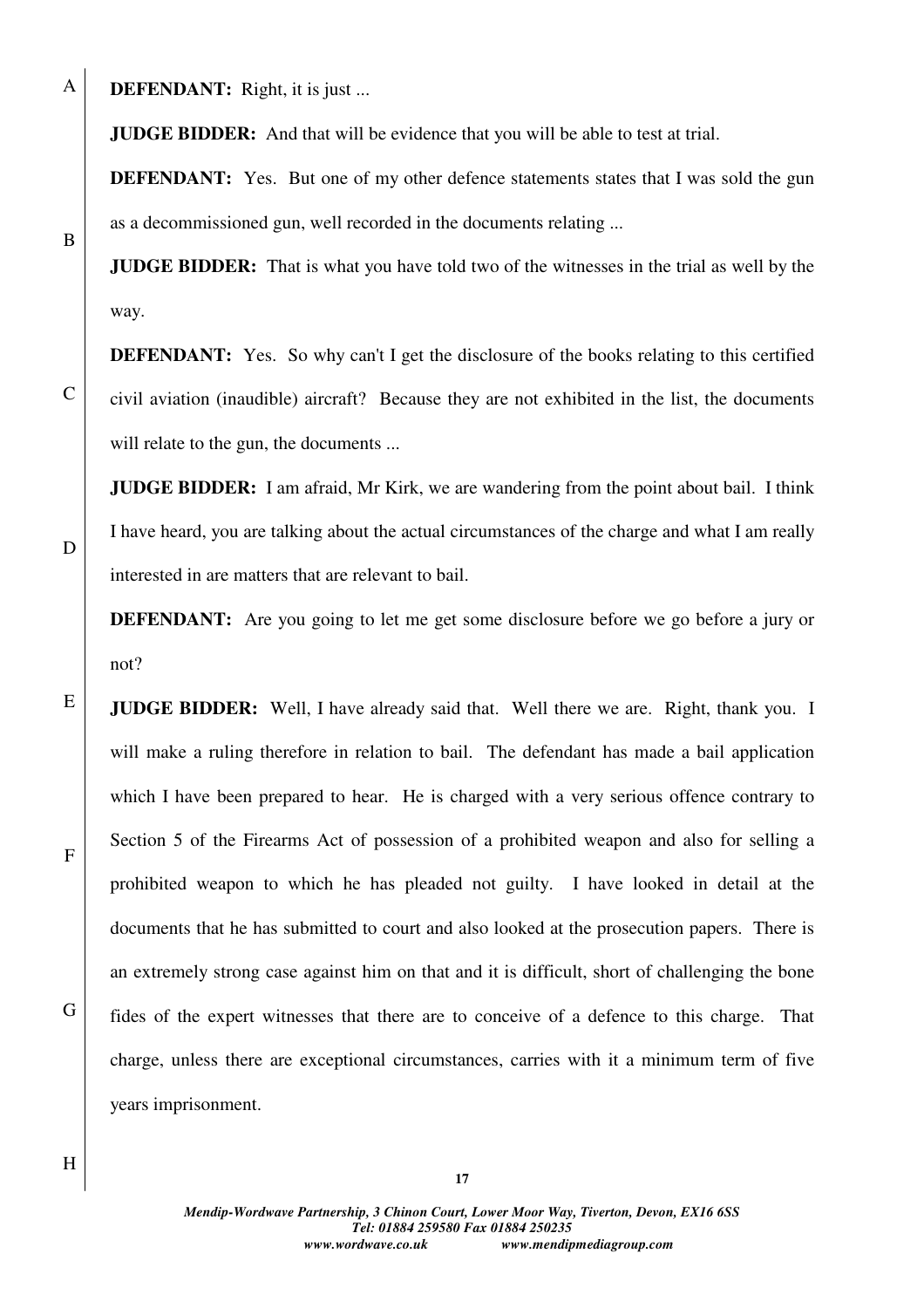There is, on his website, evidence of serious threats with photographs of him holding that weapon in his hands, against the court and lawyers presenting the case. There is evidence on his website that he has obtained home addresses of various persons, not one of them a witness in this case but they are witnesses or potential witnesses in his civil action. That is evidence that he has the capacity to find the home addresses of persons who are witnesses. There is no evidence, however, that he has taken any positive steps towards approaching or finding the addresses of any of the witnesses in this case. There is evidence that he said to the court that he had hired someone to follow the children of witnesses in the civil case, home.

 He has a number of previous convictions. He obviously has in the past been a violent man but his convictions end in 2001 and the last conviction for actual violence was in 1999, however he has the potential to be violent. He is aware now, if he wasn't before, that there is minimum term of imprisonment. He is able, and there is clear evidence of this from his website, to fly an aircraft and he has boasted that he can cross borders without documents. He owns properties in France and I have seen that he is unwilling to comply or cooperate with the court.

 On the other hand he has a fixed address that he could live in if released on bail, that is 52 (inaudible) Road Barry. He has assets. His passport is held by the police. It is difficult for him to report to a local police station because of his relationship with the police in this part of the world. The medical reports that I have do not indicate, the medical reports do not indicate that he is a danger to the public or is violent, but the medical reports that I have seen do however indicate that he is a man with fixed ideas of persecution by many people and that is a man with a history of violence.

 My judgement is in this case that because of his incapacity or unwillingness to cooperate with the court any conditions that the court would imply attached to any bail granted would simply be ignored by him if he did not agree with them. In my judgement there

H

A

B

C

D

E

F

G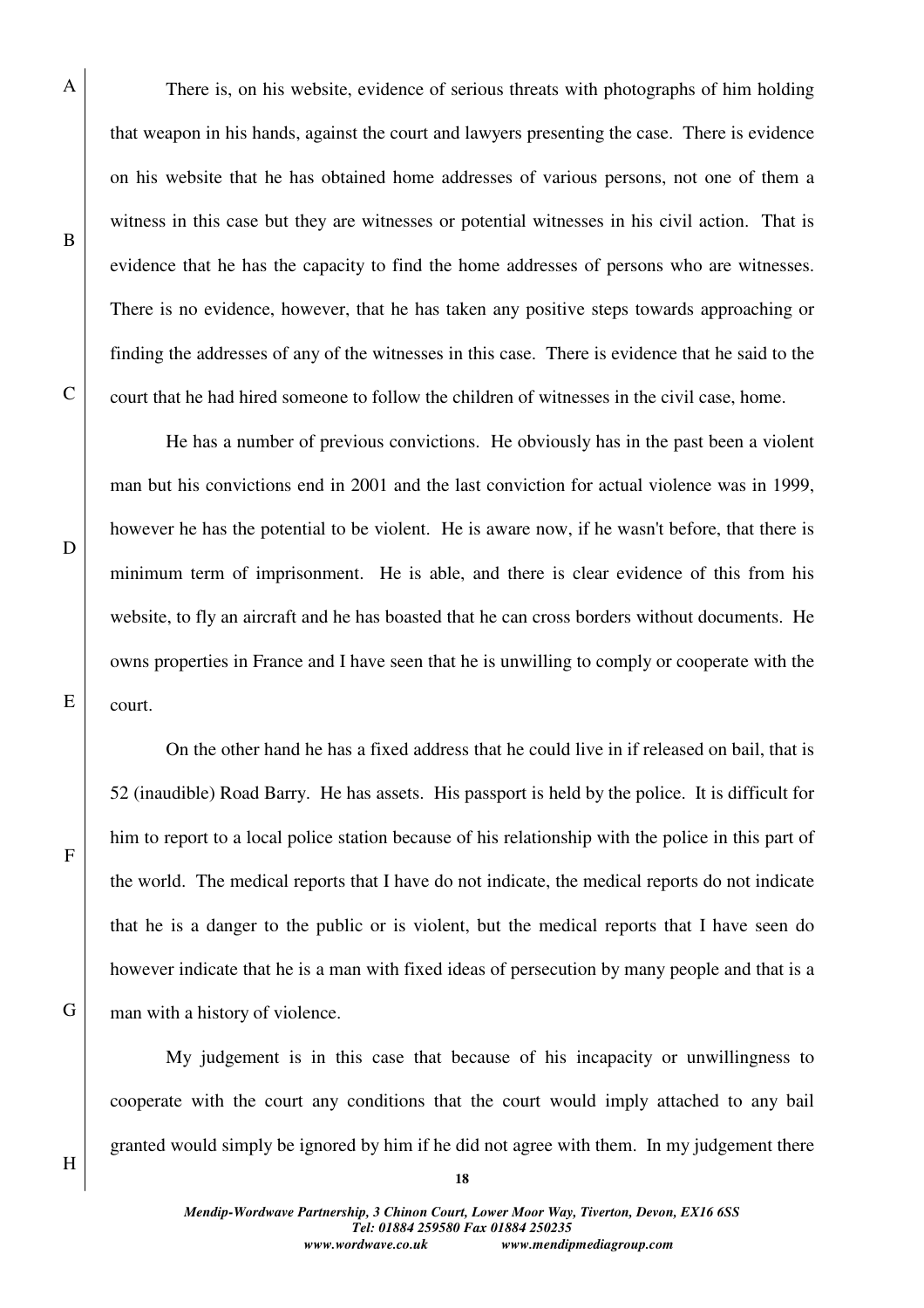are substantial grounds for believing that if released on bail, even with stringent conditions, he would commit further offences and/or interfere with witnesses. I also consider that there is a risk that he would fail to surrender to his bail. I therefore refuse bail in this case. Thank you very much. Custody time limits.

**MR TWOMLOW:** Your Honour, there was an application made some time ago and there is a further document simply bringing matters up to date and so that is a very recent document. Does Your Honour have that?

**JUDGE BIDDER:** I do. There is no court available, there is no judge available to try a three week trial before the 25th of January.

**MR TWOMLOW:** Yes.

**JUDGE BIDDER:** I have overridden my normal practice of trying to assist counsel to list the matter for their convenience. I have ignored the representations, or not ignored them, but I have overruled the representations made perfectly properly by Mr Twomlow to the extent that it is very likely in this case that Mr Twomlow who has conducted this case from the very outset and has done a great deal of work on it, may have to return the brief. I regret that, but that is the earliest date I can list this matter. I also regret the fact that that is going to cause considerable inconvenience to the civil justice centre where a trial, a civil trial is now going to have to be relisted for a later date. All that I have done because it is urgent that this man be tried as soon as possible. It is his liberty at stake. I cannot put it any stronger than that. Therefore there is good and sufficient cause, is there not, you have an application before the court which indicates that whatever may have been the delays in this case, they have been caused primarily by the court's own desire to determine whether Mr Kirk was fit to plead. He didn't ask that that be done, that was the court of its own motion doing that, that has led to substantial delay but that is not the fault of the prosecution. Do you wish to say any more Mr Twomlow? Thank you. Mr Kirk? The question is should I extend the custody time limits?

A

B

C

E

D

H

G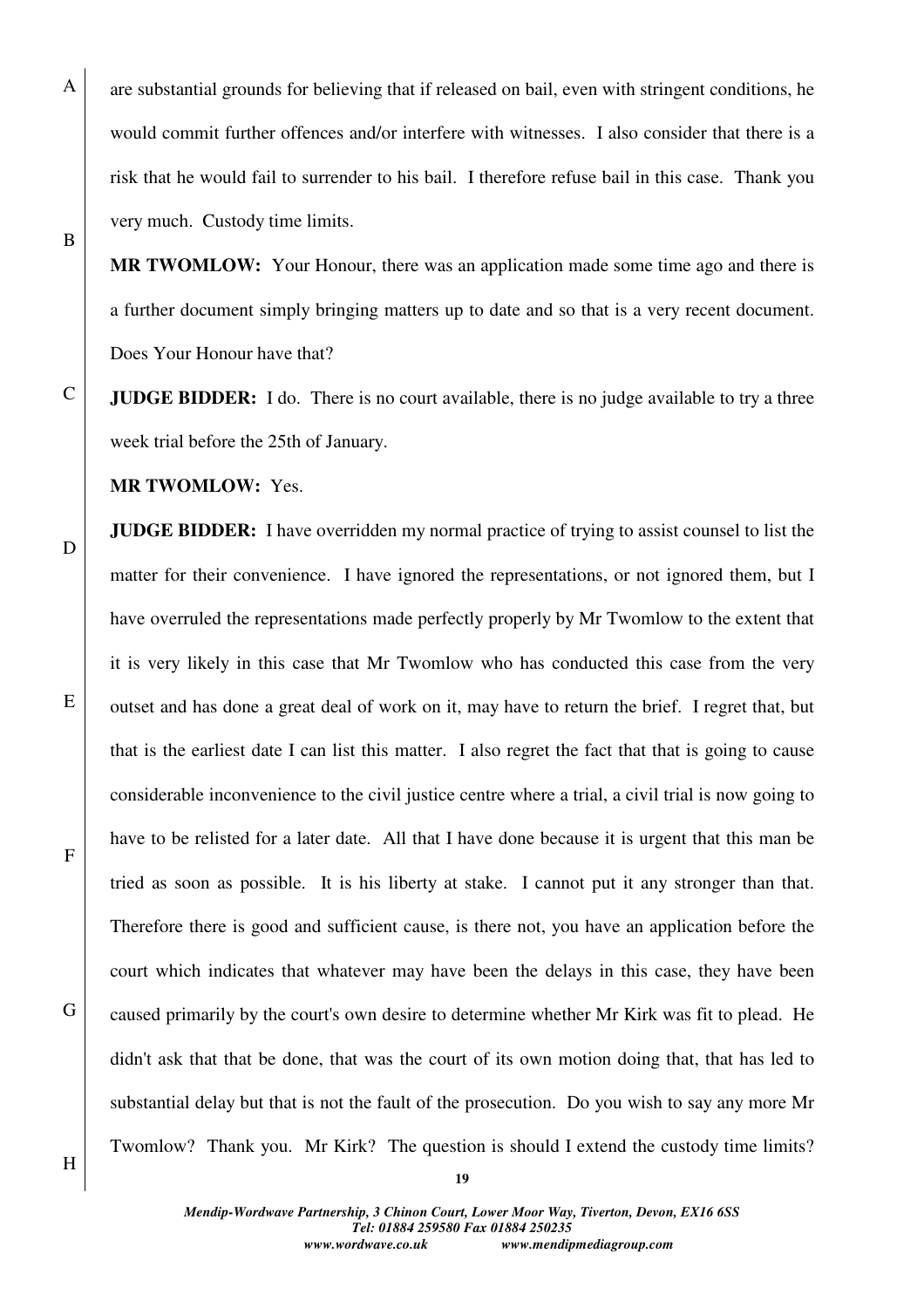They expire on the 23rd of December. If I do not extend them you must be released on that date.

### **DEFENDANT:** Sorry?

A

B

C

D

E

F

G

H

**JUDGE BIDDER:** If I do not extend the custody time limits you have a statutory right to be brought back before the court and released on bail, do you follow? Thank you.

**DEFENDANT:** So where do we stand now?

**JUDGE BIDDER:** The issue for the court, there are two issues, I have to be satisfied, before I can extend the custody time limits I have to be satisfied that they need to be extended first of all for some good and sufficient cause. That cause is the fact I cannot list this case any sooner before the Crown Court than the 25th of January. Secondly I have to be satisfied that the prosecution has acted with all due diligence and expedition, that is not, that does not mean that there ... for example they asked for a seven day extension to serve their papers, but that is not the sort of delay that the court considers in these matters. The prosecution have other cases than yours to prosecute, and it is a very busy Crown Prosecution Service here. That is the issue.

**DEFENDANT:** That is what I am talking about. Three months of my life has been thrown away because the prosecution had in their possession psychiatric reports from Dr Seeley and Dr Gaynor Jones dated the 29th I think it was, and the 31st of July, six days before I was sectioned, Tegwyn Williams, in favour of me, I have got them here ...

**JUDGE BIDDER:** Yes.

**DEFENDANT:** ... to show you, and they had them without disclosing them because I was under MAPPA surveillance and I wasn't even convicted.

**JUDGE BIDDER:** Is that correct, Mr Twomlow? Did the prosecution have medical reports which would have been sufficient for the Recorder of Cardiff to make a decision on fitness to plead?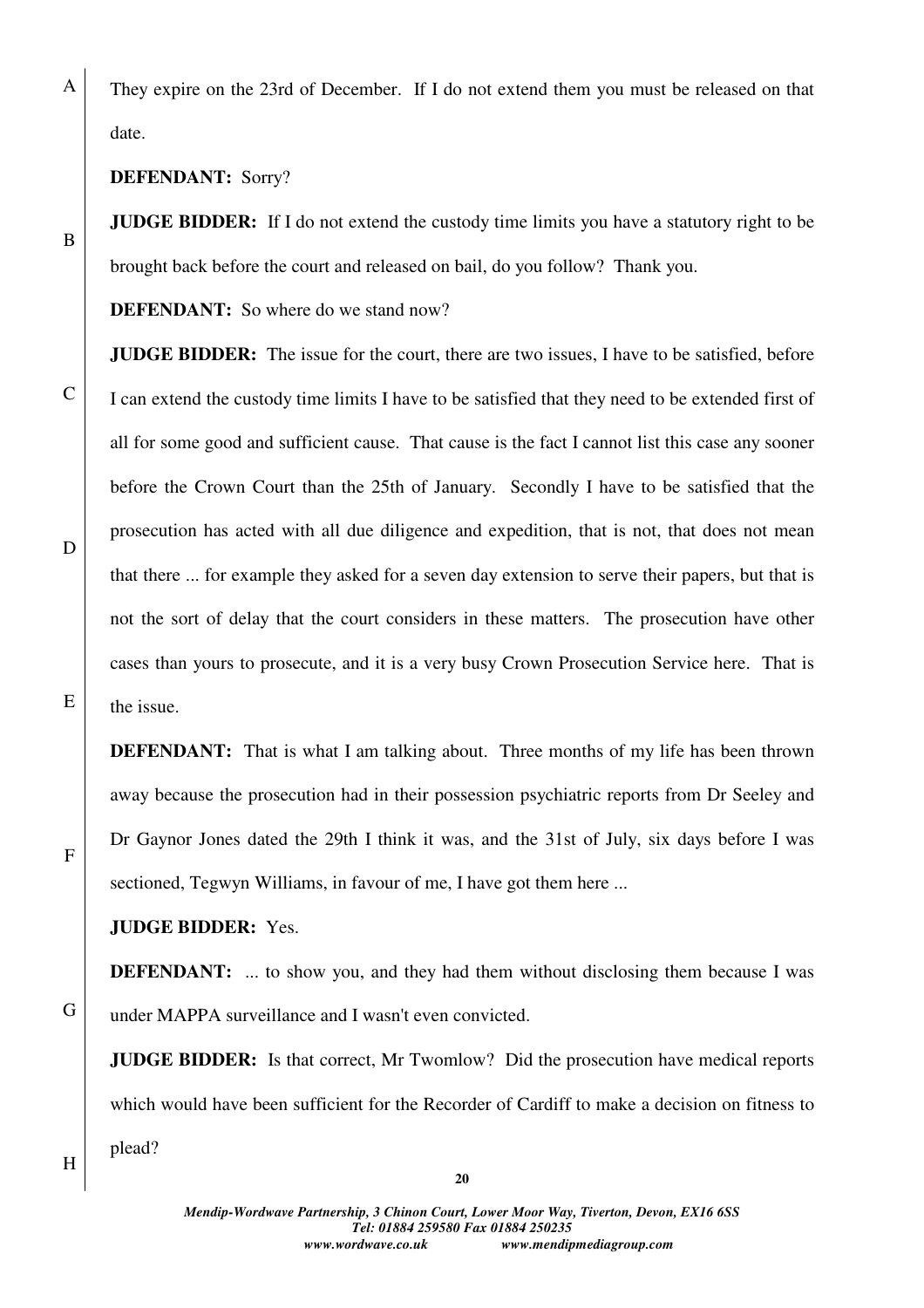A **MR TWOMLOW:** Prosecution, I am not aware of any medical reports at that stage. Prosecution is not aware of any medical reports until very recently in fact, the court had reports but the prosecution did not.

**JUDGE BIDDER:** I will see these.

**DEFENDANT:** Well it doesn't end there ...

**JUDGE BIDDER:** Well let me just see these please? I have got to read them first.

**DEFENDANT:** (Inaudible).

**JUDGE BIDDER:** I can't read and listen at the same time.

**DEFENDANT:** If I could put them into perspective.

**JUDGE BIDDER:** Yes, well can I read them first please, Mr Kirk?

**DEFENDANT:** Yes.

B

C

D

F

G

H

**JUDGE BIDDER:** Thank you. Yes, that is consultant Dr Gaynor Jones, Forensic Psychiatrist, who was concerned that you might be suffering in July 2009 from a mental illness. Then we have 27th ... 27th of July the psychiatric, I don't know who this is but ...

E **DEFENDANT:** Dr Seely.

**JUDGE BIDDER:** ... Dr Seely, thank you.

**DEFENDANT:** Forensic psychiatrist.

**JUDGE BIDDER:** Dr Seely considered there was no clear effective psychotic symptoms evidence during the course of conversation. That is two, yes, thank you. Measure and balance of being able to speak. Yes. But the prosecution didn't have this.

**DEFENDANT:** It is talking about ...

**JUDGE BIDDER:** This is your medical records ...

**DEFENDANT:** Yes they did. If I could, the third document is dated the 29th.

**JUDGE BIDDER:** Yes, I am (inaudible) this now, just a moment.

**DEFENDANT:** Just the middle bit where I tried to ring it for you.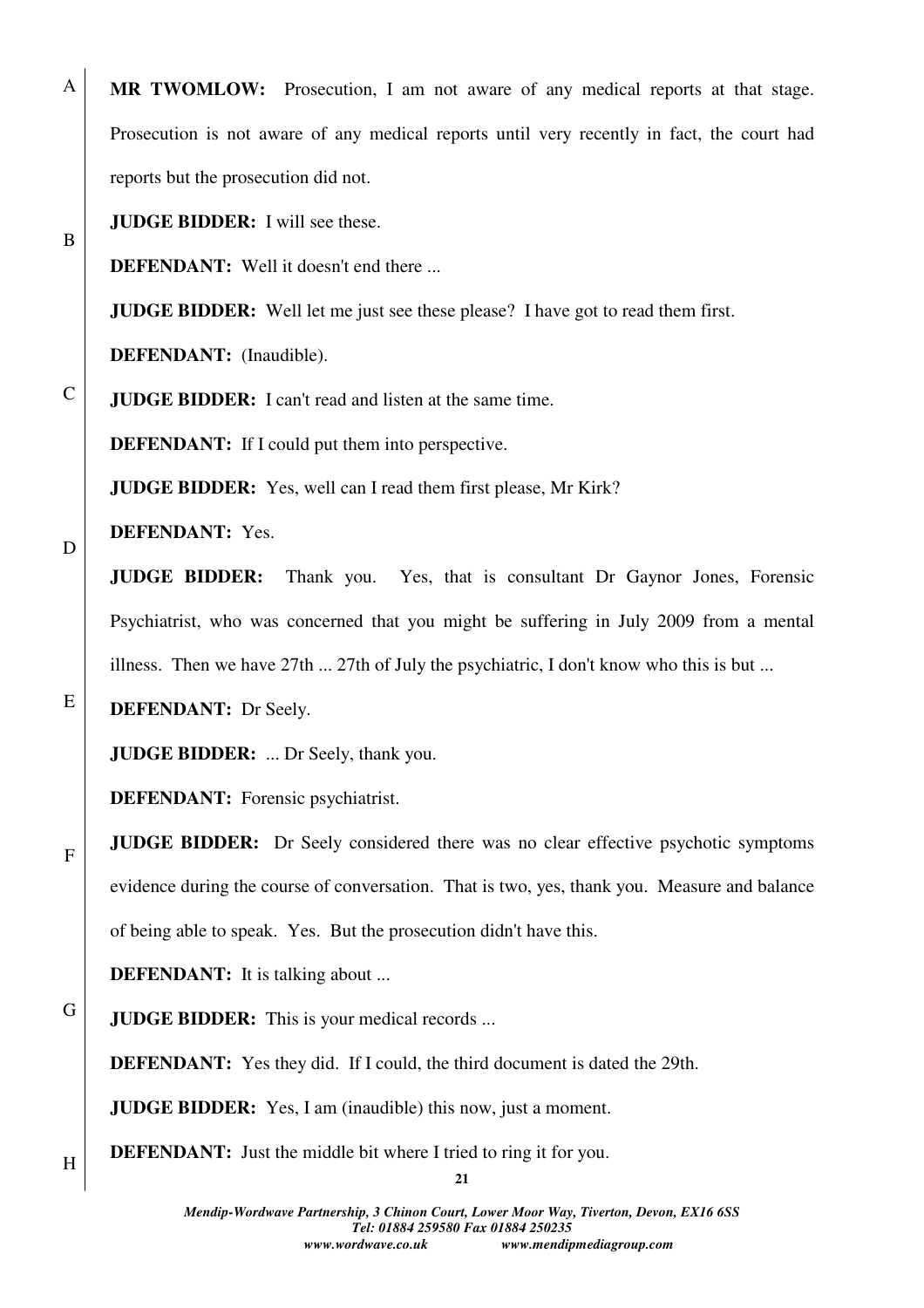**JUDGE BIDDER:** Yes.

A

B

C

D

E

F

H

**DEFENDANT:** That is the 29th of July, they already had me under their radar before I was sectioned on the 7th of August before His Honour Judge Llewellyn Jones.

**JUDGE BIDDER:** Yes.

**DEFENDANT:** And Dr Tegwyn Williams had never examined me and his first document to get me sectioned is dated the 3rd of August and he hadn't even seen me for an examination. I went before the court on the 7<sup>th</sup> ...

**JUDGE BIDDER:** Can I draw your attention back please to the issue. These matters, it was the Recorder of Cardiff who determined that your fitness to plead should be considered ...

**DEFENDANT:** Yes.

**JUDGE BIDDER:** ... that is an order of the court. He ordered the report, the two reports, they have got to have two reports. Prosecution had nothing to do with that.

**DEFENDANT:** Yes, but the prosecution had this information because Dr Gaynor Jones ...

**JUDGE BIDDER:** That wouldn't have been sufficient for the Recorder to make a decision.

**DEFENDANT:** Dr Gaynor Jones told me yesterday, and she confirmed it a month ago, that she was present at MAPPA meetings throughout the summer before I was arrested, that they were investigating my psychiatric state and that the MAPPA, that means the prison staff, the probation, the prosecution, the police, people from the social worker, Elizabeth Hall ...

**JUDGE BIDDER:** I follow your point but the court had to be satisfied. Even if the prosecution had thought he is not unfit to plead, the court wanted to know that. That is my point.

G **DEFENDANT:** Yes, but the prosecution withheld favourable evidence to show the court that there was no need for a psychiatric Section 35 to be served.

**JUDGE BIDDER:** Okay, I understand your point.

**DEFENDANT:** Do you understand?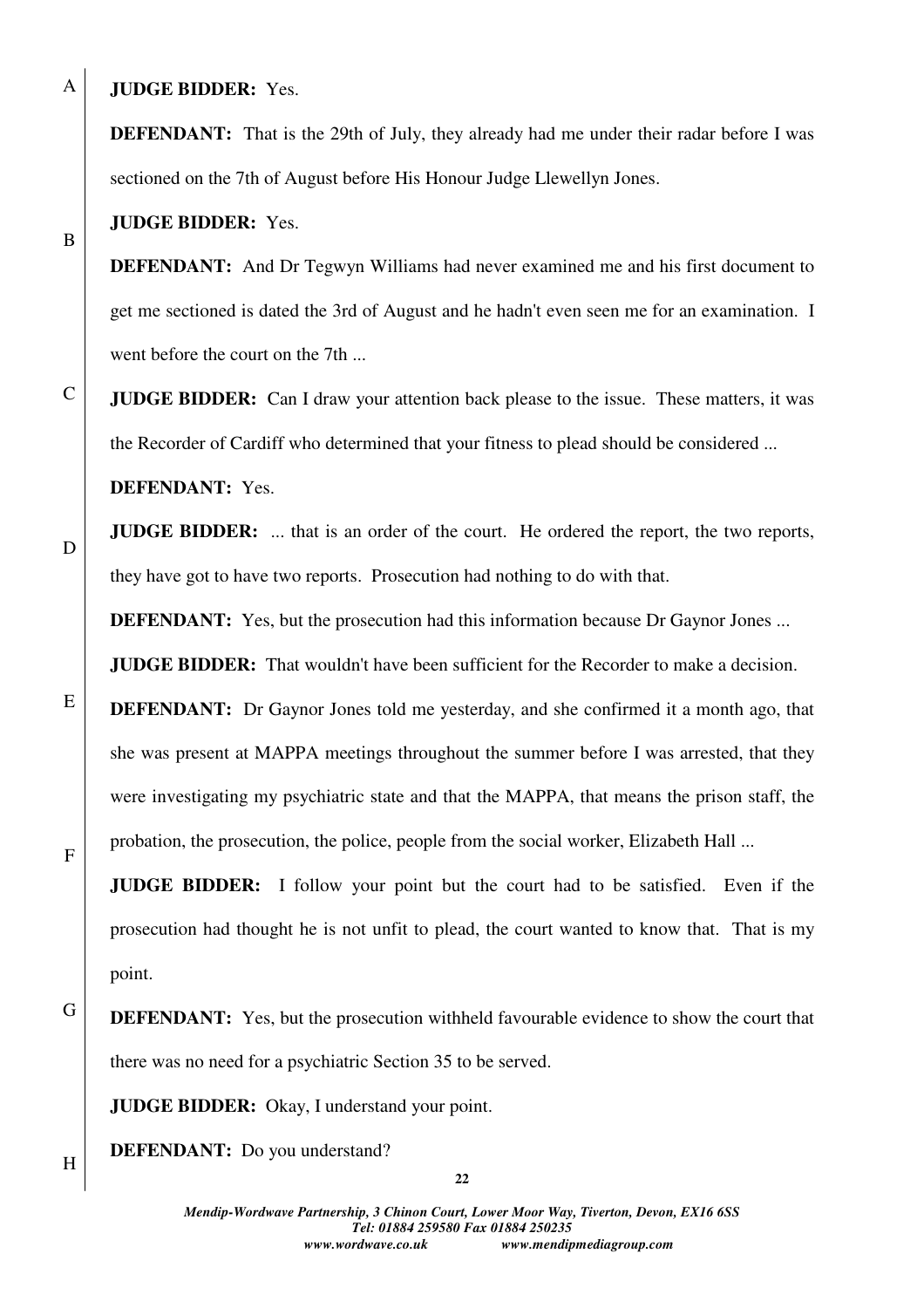B

C

D

E

F

### **DEFENDANT:** Thank you.

**JUDGE BIDDER:** Thank you. Right, I am going to make a ruling on the custody time limits. First of all I have to in order to see to an application to extend custody time limits I have to be satisfied that there is some other good and sufficient cause. In this case the custody time limits have to be extended because it is impossible for me to list this matter before a judge of sufficient experience to deal with what is obviously going to be a difficult trial before the 25th of January. I have done my utmost to ensure that it will be tried on that date. Secondly I have to be satisfied that prosecution have acted with all due diligence and expedition. I have read a detailed chronology of the events in this case. The prosecution cannot be faulted, save for one instance where there was a seven day application for an extension which is a minor request for an extension of time to serve papers, and the papers are actually quite extensive. There is no evidence before me the prosecution withheld from the Recorder of Cardiff details of the defendant's medical history and in any event, even if they had put these matters, these medical records that Mr Kirk has disclosed to me now which suggest that when being observed in prison his medical state was not (inaudible) the Recorder of Cardiff required to know whether he was fit to plead or not. I understand why he did that. Two medical reports were necessary, that has taken a substantial length of time and it is that which has caused the delay in this case. I am satisfied that there is some other good and sufficient cause therefore and that the prosecution has acted with due diligence (inaudible) I extend the custody time limit to the 26th of January, that is the end of this hearing. Thank you very much. You may take him down.

**DEFENDANT:** Can I see my (inaudible) ...



G

*Mendip-Wordwave Partnership, 3 Chinon Court, Lower Moor Way, Tiverton, Devon, EX16 6SS Tel: 01884 259580 Fax 01884 250235 www.wordwave.co.uk www.mendipmediagroup.com*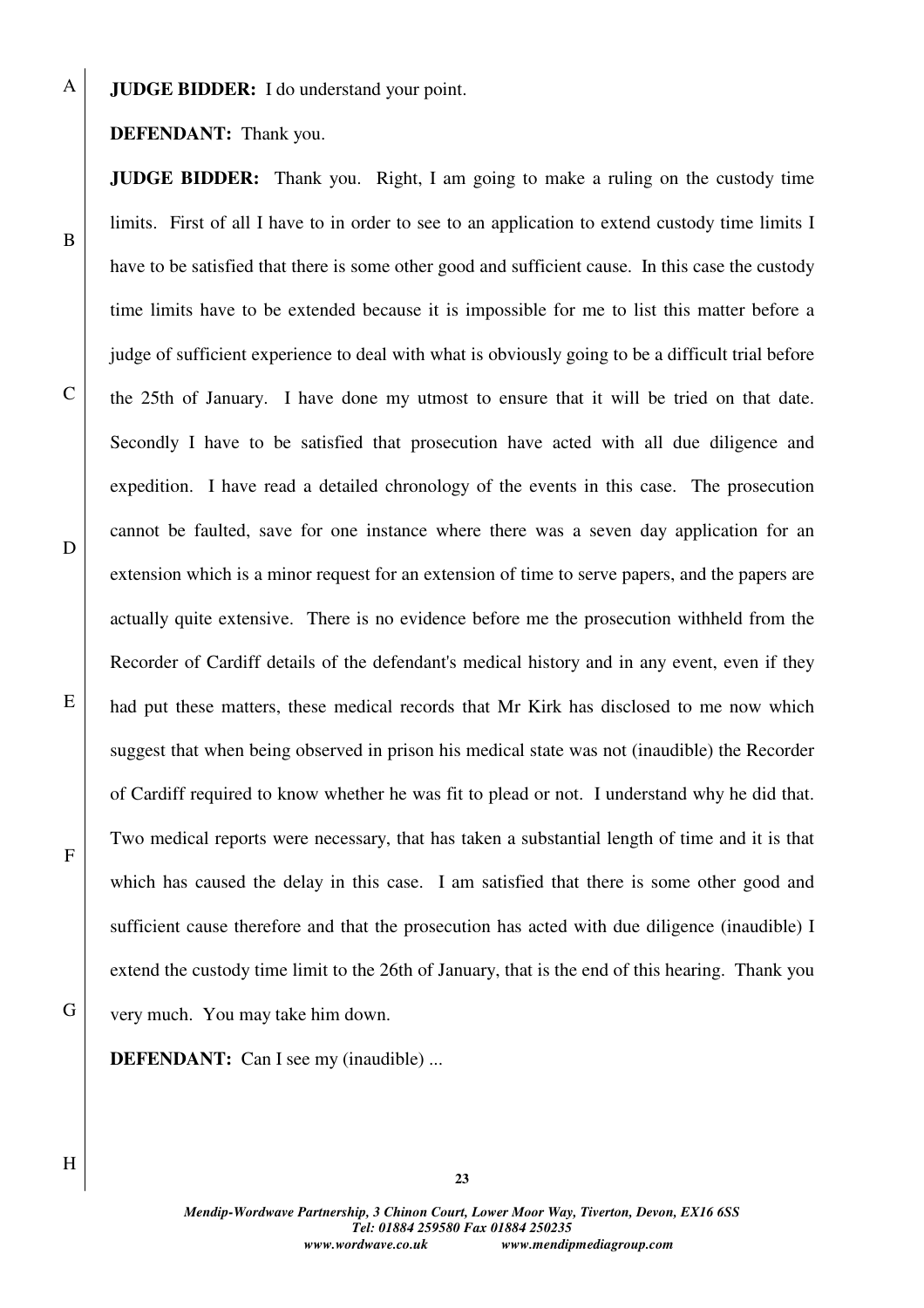**JUDGE BIDDER:** That is a matter for the prison officers, I can't do anything about that. Thank you. Mr Twomlow, can you complete the formal details on the front of this document, I want a record of it.

**MR TWOMLOW:** Yes.

A

B

D

E

F

**JUDGE BIDDER:** All I want is the ...

**MR TWOMLOW:** Just the formal details on the front.

**JUDGE BIDDER:** That's right.

C **MR TWOMLOW:** Yes certainly.

> **JUDGE BIDDER:** By the way, I also direct that the Court Manager formally writes tomorrow, or her deputy writes tomorrow to His Honour Judge (inaudible) Llewellyn Queens Counsel in response to his letter of the 12th of December 2009 notifying His Honour of the listing date for this trial, the time estimate of three weeks and apologising to His Honour for the inconvenience that is caused by the listing of this trial on the 25th of January. Thank you. I direct that that should happen. There is his letter, it must be responded to, okay? Can you let her know please. Thank you very much indeed.

**MALE SPEAKER:** (Inaudible).

**JUDGE BIDDER:** We can put that on. Thank you Mr Twomlow, very much. Thank you Mr Twomlow. I am very sorry, Mr Twomlow that I couldn't help. Thank you gentlemen for attending by the way.

**(17.19)** 

## **(Adjourned)**

G

H

*Mendip-Wordwave Partnership, 3 Chinon Court, Lower Moor Way, Tiverton, Devon, EX16 6SS Tel: 01884 259580 Fax 01884 250235 www.wordwave.co.uk www.mendipmediagroup.com*